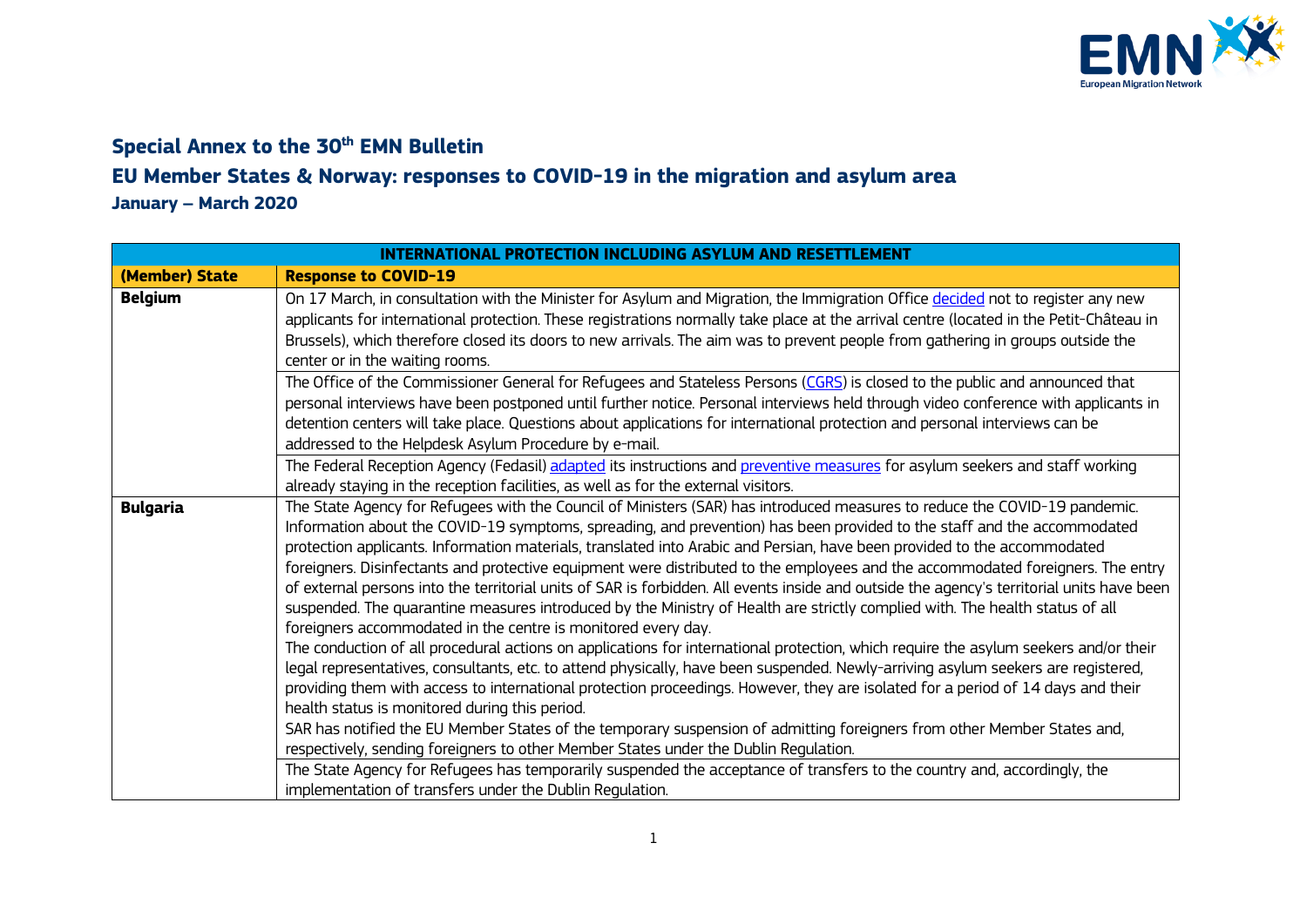

| <b>Cyprus</b>         | Following a decision of the Council of Ministers, dated 15 March 2020, asylum authorities have suspended their services, which are<br>now limited to emergency cases, as of 17 March 2020. The examination of the pending applications and the issuance of decisions<br>continue as normally, and, when necessary an interview through teleconference is conducted. The Civil Registry and Migration<br>Department issues no new residence permits except in cases of extreme urgency, however the Asylum Service continues to issue<br>decisions on the asylum applications.<br>The offices of the Asylum Service are still open to the public for emergency cases. However, people are kindly requested to avoid<br>visiting the public offices unless it is absolutely necessary.                                                                                                                                                                                                                                                                                                                                                                                                                                                                                   |
|-----------------------|------------------------------------------------------------------------------------------------------------------------------------------------------------------------------------------------------------------------------------------------------------------------------------------------------------------------------------------------------------------------------------------------------------------------------------------------------------------------------------------------------------------------------------------------------------------------------------------------------------------------------------------------------------------------------------------------------------------------------------------------------------------------------------------------------------------------------------------------------------------------------------------------------------------------------------------------------------------------------------------------------------------------------------------------------------------------------------------------------------------------------------------------------------------------------------------------------------------------------------------------------------------------|
| <b>Czech Republic</b> | Limitations and postponement of all administrative operations in connection with applicants for international protection were<br>implemented. Dublin transfers were stopped. At the Bělá-Jezová facility, which has so far been operating in dual regime as a<br>foreigner detention facility and a residential facility, a specific temporary reception center with special regime was established. This<br>facility will automatically accommodate all detained foreigners and new international protection applicants who will have to stay<br>there for a period necessary to contain possible infections and to make appropriate medical tests. At the same time, a ban on visits<br>to all facilities of the RFA MOI was introduced (exceptions, for example for legal counsellors, were possible).                                                                                                                                                                                                                                                                                                                                                                                                                                                              |
| Germany               | The <i>impact</i> of the pandemic in connection with the asylum procedure at the BAMF:<br>Accepting asylum applications in writing in standard cases in order to comply with the need to avoid contact. A prerequisite<br>$\bullet$<br>for this revised procedure is that applicants must have registered in an initial reception facility of the Federal Länder, where<br>a proof of arrival (Ankunftsnachweis) is also issued.<br>Transfers to and from Germany under the Dublin Regulation are suspended until further notice.<br>$\bullet$<br>Temporary suspension of asylum procedure counselling.<br>$\bullet$                                                                                                                                                                                                                                                                                                                                                                                                                                                                                                                                                                                                                                                   |
| <b>Estonia</b>        | All migration proceedings are temporarily suspended as of 16 March. In the field of asylum, personal interviews have been<br>suspended and the Dublin transfers have been postponed.                                                                                                                                                                                                                                                                                                                                                                                                                                                                                                                                                                                                                                                                                                                                                                                                                                                                                                                                                                                                                                                                                   |
| <b>Spain</b>          | Border traffic: The Government issued an Order to restrict passenger access across Spain's external borders, specifically those<br>located in ports and airports. The Order foresees "the closure, on a temporary basis, of the land posts enabled for the entry and exit<br>of Spain through the cities of Ceuta and Melilla." Read analytically<br>Service restrictions: The Asylum and Refugee Office (OAR) announced that access to the public is suspended until further notice. For<br>this reason, there will be no interviews in the coming weeks. The procedures carried out by national police and the Social Work Unit<br>of the Ministry of Inclusion, Social Security and Migration in the same building are also suspended. See announcement here<br>On Dublin Regulation, transfers were suspended effectively since March 17, although the incoming and outgoing requests are being<br>dealt with.<br>Specific measures on second instance<br>12 March Service restrictions: Presidents of the Criminal, Contentious and Social Chambers to inform the President of the National<br>Court on suspension of trials as well as judicial actions, in line with instructions given by the Permanent Commission of the General<br>Council of the Judiciary. |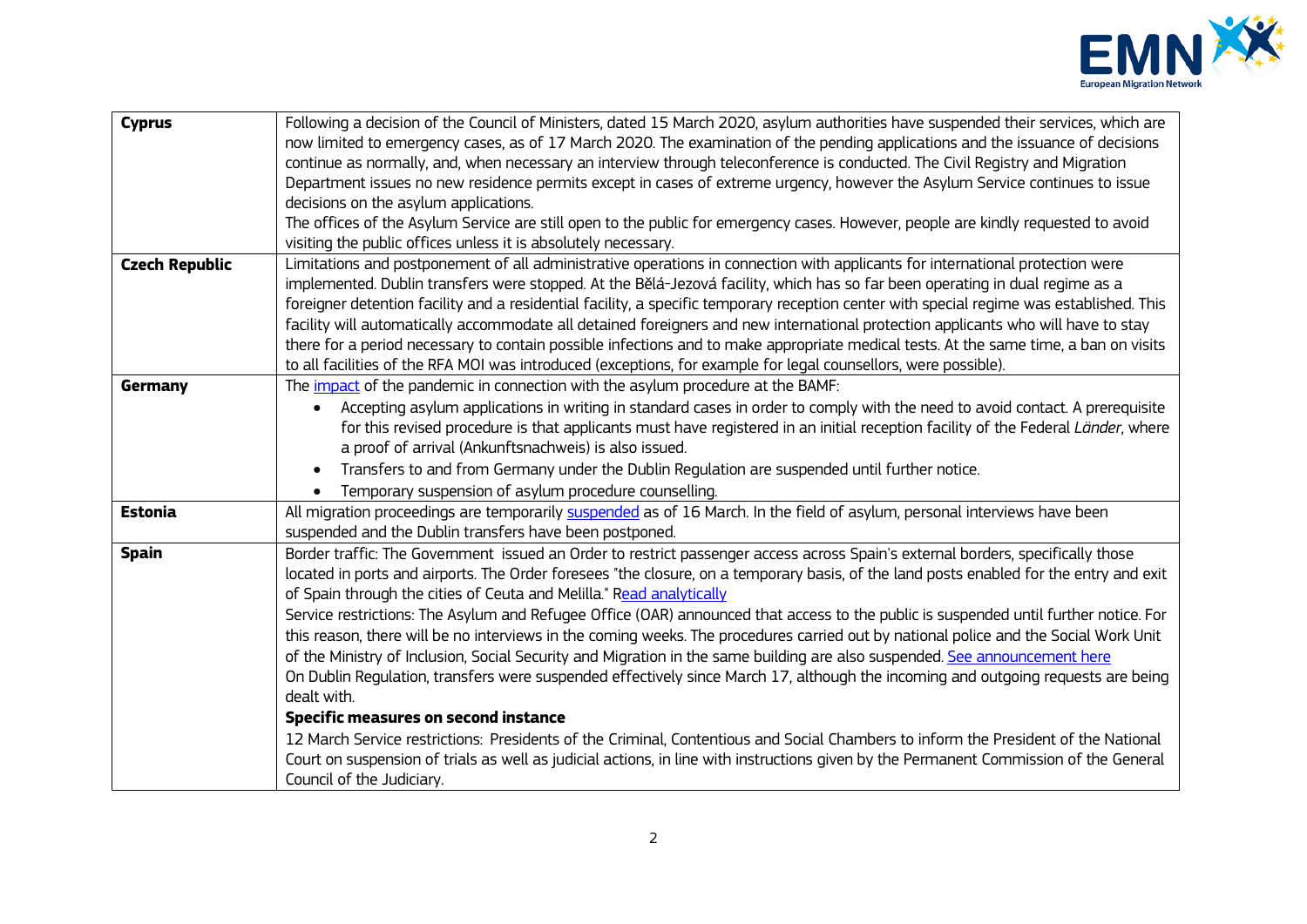

| On 14 March and in view of the public health emergency situation caused by COVID-19, the Government has adopted the                      |
|------------------------------------------------------------------------------------------------------------------------------------------|
| measures declaring the state of alarm. These measures have a direct impact on the operation and management of the Asylum                 |
| National Reception System. To facilitate the implementation of these measures, an Instruction has been issued to facilitate the          |
| management of the Reception System and adapt it to the current state of alarm, also responding to suggestions and proposals              |
| from the collaborating entities of the System.                                                                                           |
| All these measures are temporary and apply only during the validity of the state of alarm.                                               |
| The most relevant measures are the following:                                                                                            |
| 1. Temporary suspension of the obligation to have documentation in force to continue receiving the aid from the System, when the         |
| reason is the impossibility of renewing said documentation (Instruction of the GD Police 1/2020: The citizen service for the issue of    |
| documentation for foreigners is cancelled, except in duly justified urgency cases. Likewise, the previously booked appointment           |
| system is suspended and the appointments that were already reserved are cancelled).                                                      |
| 2. Possibility of requesting access to the Reception System when it has not been possible to make the expression of will to request      |
| asylum, by application of the Instruction of the GD Police 1/2020.                                                                       |
| 3. Suspension of access to the 2nd phase, when there is still no housing solution found.                                                 |
| 4. Stop the clock provision of the 15-day period for abandoning the reception system after notification of the denial of international   |
| protection or the end of the perception of benefits, regardless of the phase in which the person is.                                     |
| 6. Application of the principle of the "best interest of the minor" in the adoption of any decision in the framework of the              |
| management of the Reception System, when compliance with the requirements established by the Management Manual is not                    |
| possible due to the suspension of deadlines for processing administrative procedures.                                                    |
| 7. The suspension of all transfers of beneficiaries of the system to temporary reception places in any province, although there may      |
| always be extremely vulnerable circumstances that advise excepting this measure.                                                         |
| 8. The person in charge of each subsidized entity within the framework of the International Protection Program is empowered to           |
| authorize the movement of the staff to attend to the basic needs of the people accommodated in the different devices.                    |
| 9. The suspension of all group activities                                                                                                |
| 10. The Entities must communicate a proposal for care based on minimum services, prioritizing that users have coverage of their          |
| basic needs, access to everything necessary to be able to stay safe at home, information and telephone advice, and other services        |
| that can be provided remotely.                                                                                                           |
| 11. The Entities must ensure that all the beneficiaries of the System they serve, receive and understand the measures adopted            |
| within the framework of the declaration of the State of Alarm, effectively, in a language they understand.                               |
| 12. In the event that any reception device is in a situation of special pressure, the coordinator will contact the Secretary of State of |
| Migrations (SGAH) to assess the actions to be carried out.                                                                               |
| 13. In exceptional and properly justified cases, the entity may directly incur expenses related to the needs covered by the financial    |
| aid especially those related to maintenance, basic needs and rent.                                                                       |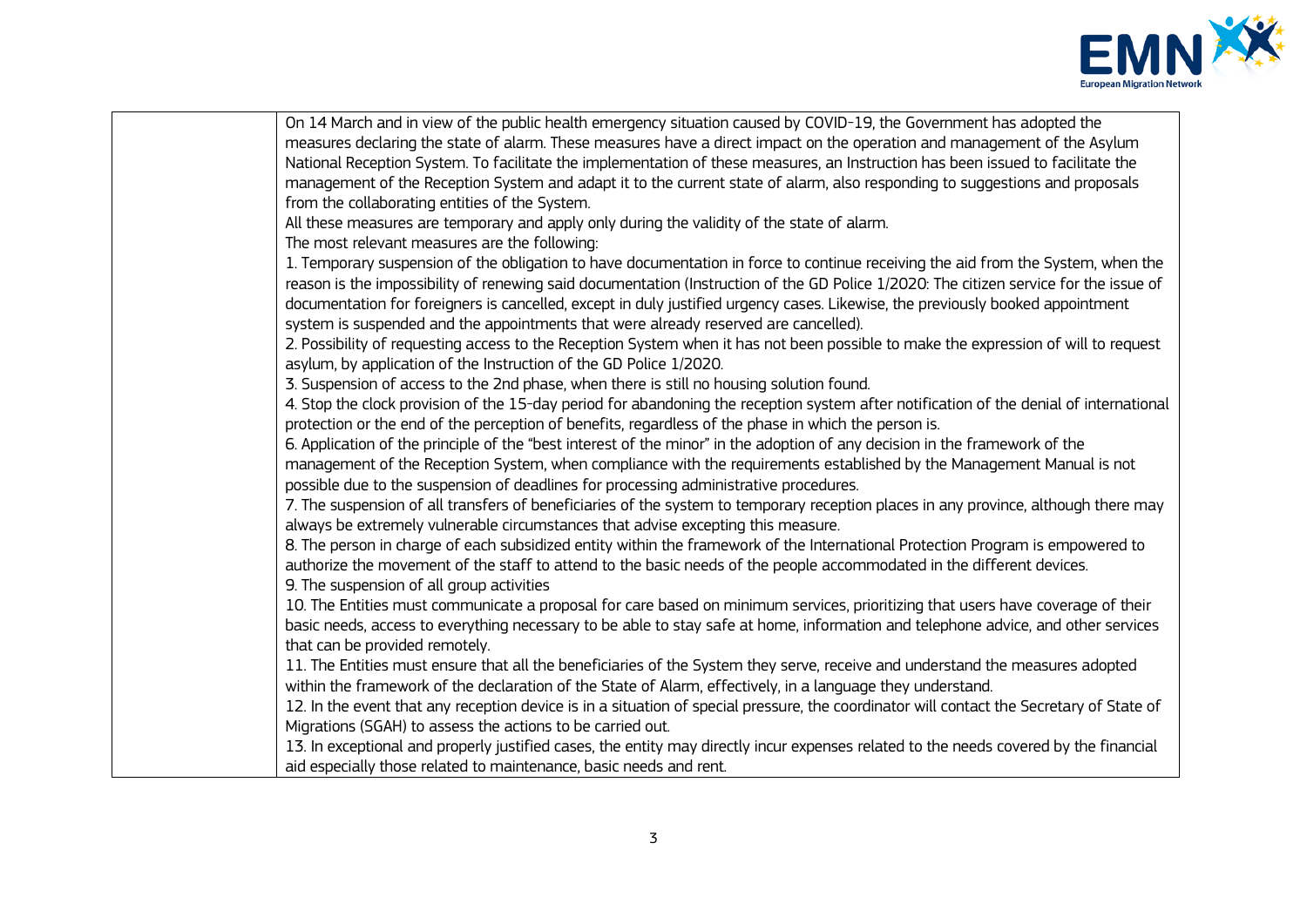

| <b>Finland</b> | The Finnish Immigration Service cancelled all asylum interviews as of 16 March. Asylum seekers will be informed of a new<br>appointment for an asylum interview as soon as it is possible to conduct them again.                                                                                                                                                                                                                                                                                                                                                                                                                                                                                                                                                                            |
|----------------|---------------------------------------------------------------------------------------------------------------------------------------------------------------------------------------------------------------------------------------------------------------------------------------------------------------------------------------------------------------------------------------------------------------------------------------------------------------------------------------------------------------------------------------------------------------------------------------------------------------------------------------------------------------------------------------------------------------------------------------------------------------------------------------------|
| <b>France</b>  | The emergency law to tackle the COVID-19 outbreak dated 23 March 2020 and its related decree dated 25 March 2020provide a<br>90 days extension of the validity of asylum application attestations (proof of registration of the asylum request) which expire<br>between 16 March and 15 May 2020.                                                                                                                                                                                                                                                                                                                                                                                                                                                                                           |
| <b>Greece</b>  | With the aim of preventing the negative impact deriving from the transmission of the COVID-19 and, therefore, to protect both<br>employees and the public as regards the front office function in Migration Services, the reception of the public was suspended for<br>one month, as of 12 March 2020, As necessary, there is a focus on remedying subsequent dysfunctions with regard to legal<br>migration procedures and on ensuring the legality of stay for third-country nationals. The ministerial decision regarding the<br>extension of residence titles of third country nationals, so as to ensure their legal status of residence, was issued on 30 March<br>2020.                                                                                                              |
| Croatia        | Access to the reception centres is temporarily restricted for persons who are not necessary for the normal functioning of the<br>facilities. Translated leaflets with instructions from the Croatian Institute of Public Health were posted in the buildings.<br>All necessary jobs related to asylum within the competence of the Ministry of Interior have to be performed. Dublin transfers to and<br>from Croatia are suspended.                                                                                                                                                                                                                                                                                                                                                        |
| <b>Hungary</b> | The lodging of asylum applications is suspended since 28 February.                                                                                                                                                                                                                                                                                                                                                                                                                                                                                                                                                                                                                                                                                                                          |
| <b>Ireland</b> | On 27 March, the Department of Justice and Equality published an <b>FAQ</b> document outlining information on the impact of COVID-19<br>on immigration and international protection services.<br>On 13 March, all substantive international protection interviews were suspended and all scheduled interviews up to and including<br>17 April were cancelled. Appeal hearings scheduled at the International Protection Appeals Tribunal (IPAT), who has published a FAQ<br>document for applicants, were suspended until 19 April. Applicants for international protection can continue to report to the<br>International Protection Office (IPO) for initial processing in order to access follow-on services.                                                                            |
|                | Contingency arrangements have been put in place for residents of the accommodation system for protection applicants. A<br>dedicated team has been put in place in the International Protection Accommodation Services (IPAS) unit of the Department of<br>Justice and Equality, in collaboration with the HSE, to manage COVID-19 in accommodation centres. Actions include the provision of<br>public health advice, including translations, to all accommodation centres and moving residents from emergency accommodation to<br>dedicated accommodation centres. The Department of Justice and Equality, in collaboration with the HSE, will pilot an off-site self-<br>isolation facility for centre residents suspected of having the virus, or who have the virus with mild symptoms. |
| Italy          | Police offices remains open to public to lodge asylum applications.<br>Reception facilities are required to take the necessary precautions and to implement the necessary hygienic and sanitary<br>requirements. This include:<br>informing migrants, through cultural mediators and translated informative material, on the conduct that shall be adopted<br>to prevent and contain the spread of COVID-19;                                                                                                                                                                                                                                                                                                                                                                                |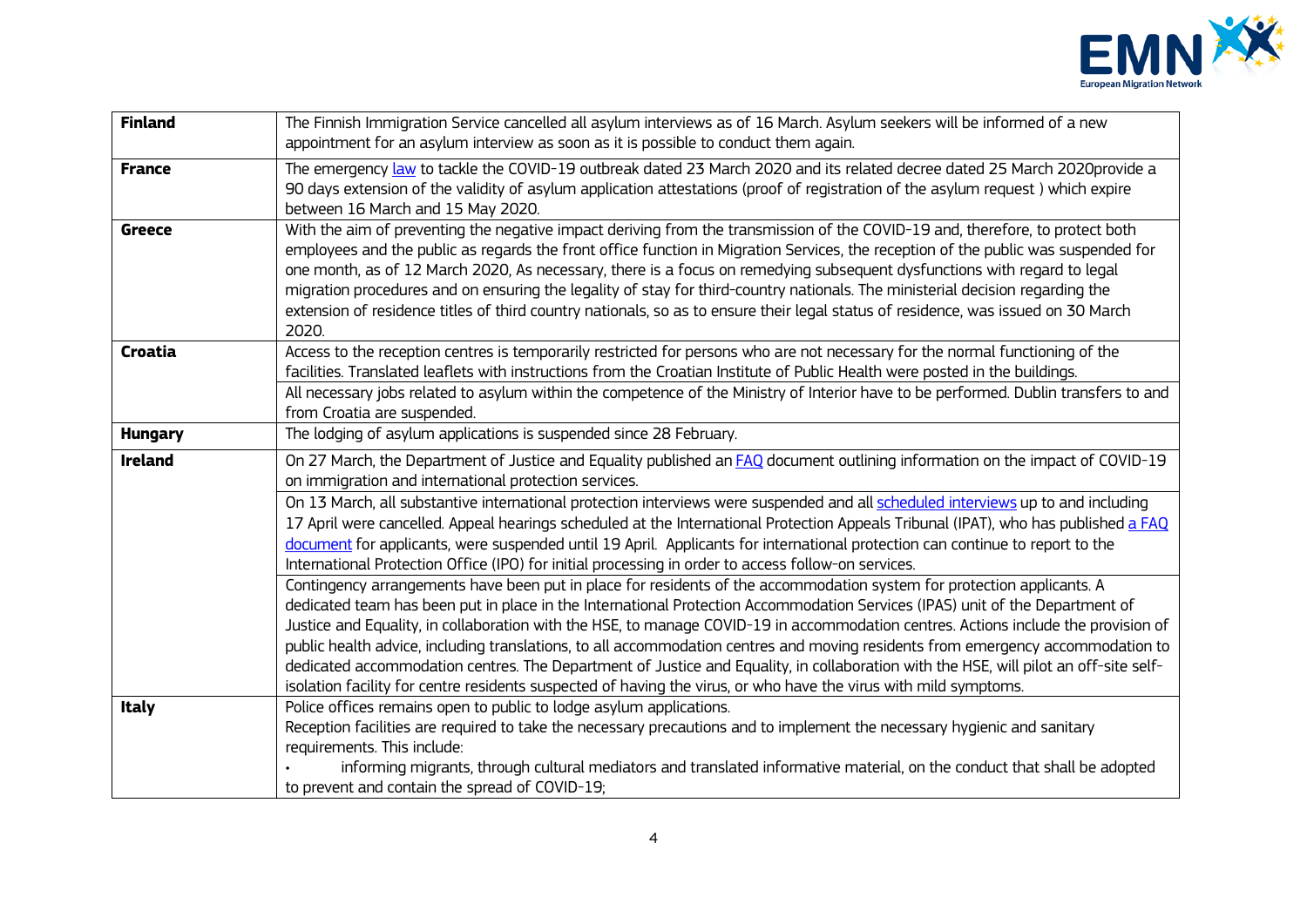

|                        | keeping a safe distance of at least two meters;                                                                                         |
|------------------------|-----------------------------------------------------------------------------------------------------------------------------------------|
|                        | providing personal hygiene products;                                                                                                    |
|                        | cleaning and sanitizing the premises on a regular basis.                                                                                |
|                        | If a person presents COVID-19 symptoms, he/she will be treated in public medical facilities. This is valid for all medical problems in  |
|                        | general with the aim to safeguard individual and collective health, as the Immigration Law provides.                                    |
|                        | Each organisation shall ensure that the personnel is equipped with protective gear while delivering their services in migration         |
|                        | centres.                                                                                                                                |
|                        | Some initiatives connected to humanitarian corridors have been suspended due to the health emergency. For example, sixty-six            |
|                        | people had to arrive in Febrauary from Niger on a humanitarian flight from Caritas Italiana and UNHCR but the arrival was blocked       |
|                        | by a government decision.                                                                                                               |
| Luxembourg             | Opening hours of the reception desks of several public administration institutions have been adapted, including the ones that deal      |
|                        | with migration and asylum issues.                                                                                                       |
| <b>Malta</b>           | As of 13 March, as part of the preventive measures that have been put in place to minimise the spread of COVID-19, the Office of        |
|                        | the Refugee Commissioner has been closed for face-to-face appointments and services until further notice. This includes the             |
|                        | issuance/renewal of Asylum Seekers' Documents and protection cards/certificates, registration/lodging of new applications,              |
|                        | and personal interviews.                                                                                                                |
|                        | In order to mitigate any adverse effects on new asylum seekers, while the aforementioned measures are in place, the Office of the       |
|                        | Refugee Commissioner is taking note of all new requests for international protection by capturing essential data related to the         |
|                        | applicant (e.g. name, surname, nationality, date and place of birth). Applicants will be contacted for registration/lodging once COVID- |
|                        | 19 related measures have been eased/lifted. In the meantime, their status as asylum seekers is being confirmed via email in case        |
|                        | this is required by government entities.                                                                                                |
|                        | The status of 'old' asylum seekers and beneficiaries of international protection in Malta is also being confirmed via email in case     |
|                        | this is required by government entities.                                                                                                |
|                        | Moreover, the Agency for the Welfare of Asylum Seekers has adopted a number of important measures, namely, coordination of              |
|                        | the COVID 19 response was centralised both with regards to decision-making, procurement and storage of Personal Protection              |
|                        | Equipment; posters/flyers with informative material in English, Somali, Bangladeshi, French and Arabic on COVID 19 to be delivered      |
|                        | in all centres; curfew in all centres was imposed to limit movement; security personnel quarding the gate in every centre is            |
|                        | monitoring the access of every person coming in the centre including staff/residents etc. by checking their temperature; an             |
|                        | emergency response team was established; vulnerable staff were taken from the centre and allocated other work; and age                  |
|                        | assessments, psychosocial intervention sessions, and activity team sessions have been suspended until further notice, to name but       |
|                        | a few.                                                                                                                                  |
| <b>The Netherlands</b> | Asylum procedure has been suspended in any case up to and including 6 April. The application centre in Ter Apel has been closed         |
|                        | and third-country nationals who arrive in the Netherlands to apply for asylum no longer have access to asylum procedures and            |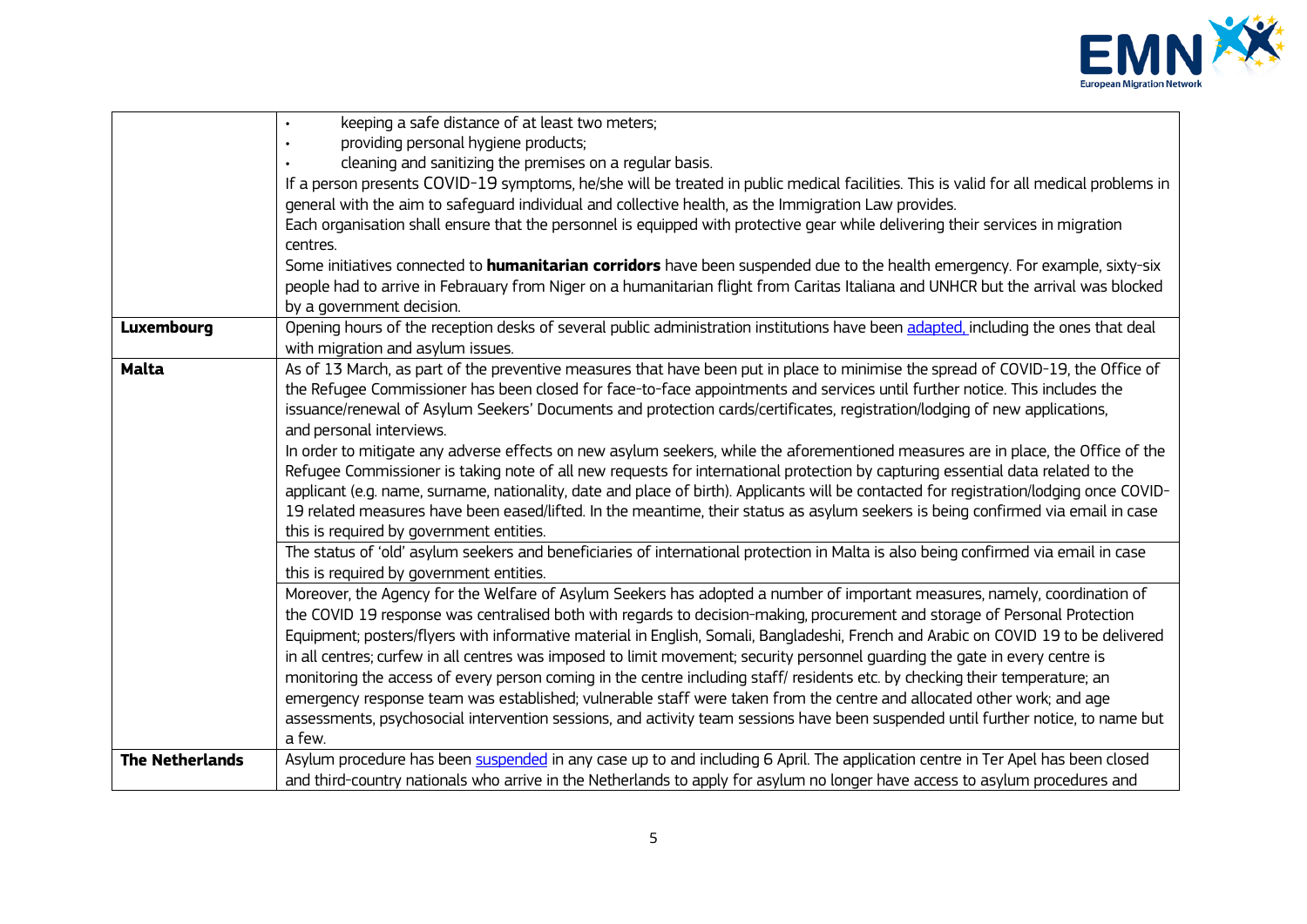

|               | reception by the Central Agency for the Reception of Asylum Seekers, as the asylum procedure has been suspended because of the<br>COVID-19.                                                                                                                                                                                                                                                                                                                                                                                                                                                                                                                                                                                                                                                                                                                                                               |
|---------------|-----------------------------------------------------------------------------------------------------------------------------------------------------------------------------------------------------------------------------------------------------------------------------------------------------------------------------------------------------------------------------------------------------------------------------------------------------------------------------------------------------------------------------------------------------------------------------------------------------------------------------------------------------------------------------------------------------------------------------------------------------------------------------------------------------------------------------------------------------------------------------------------------------------|
|               | Because the asylum procedure has been suspended, the registration of third-country nationals has been limited to what is<br>necessary. After the registration, third-country nationals are taken to the emergency accommodation location in Groningen where<br>they are offered accommodation and necessary facilities.                                                                                                                                                                                                                                                                                                                                                                                                                                                                                                                                                                                   |
| <b>Norway</b> | Reception centres in Norway have increased preparedness measures, including extra housing spaces and temporary prolongation of<br>operation contracts in order to prevent the government from moving asylum seekers unnecessarily between facilities. Due to risk of<br>a COVID-19 outbreak in reception centres, efforts have been made to ensure social distancing as well as providing quarantine and<br>isolation spaces if needed. Health authorities in Norway has advised UDI to reduce occupancy rates in reception centres.                                                                                                                                                                                                                                                                                                                                                                      |
|               | The National Police Immigration Service and the Norwegian Directorate of Immigration have started conducting registration<br>interviews and asylum interviews through Skype. The first asylum interview using Skype was held on 1 April. The applicants are<br>interviewed from the reception they live in, the interpreter is connected from another location and the UDI's employees are in the<br>interview rooms in Oslo.                                                                                                                                                                                                                                                                                                                                                                                                                                                                             |
|               | Cases already referred for planned selection missions will be screened and prepared, thus travel for interview missions can be<br>undertaken as soon as restrictions are lifted. Cases referred and accepted for the dossier quotas will be processed and cleared for<br>departure awaiting reception capacity and viable departure options. A limited number of referred cases will be assessed to<br>determine if some can be accepted on a dossier basis or via Skype interviews instead of mission interviews.                                                                                                                                                                                                                                                                                                                                                                                        |
|               | The arrival of resettled refugees (quota refugees) is suspended. For the same reason, selection missions have also had to be<br>postponed. The situation will be assessed again after Easter. In addition to travel restrictions, the receiving municipalities<br>have reduced their resettlement capacity. Planned resettlement will resume as soon as travel restrictions are lifted and when<br>municipalities regain their capacity to receive the refugees. When arrivals to Norway resume, we anticipate some sort of<br>quarantine in an initial phase. Currently the quarantine for Norwegian nationals returning from abroad is 14 days, and similar<br>restrictions are likely to apply for arriving refugees. However, we will have to return with further information on how this will<br>be implemented once decisions have been made and we see how the current situation develops further. |
|               | Norway is continuing to send and receive requests from EU+MS, though both categories are in lower numbers than normal.<br>Most likely the lower numbers in received and sent requests are due to limited secondary movements between EU +MS as a<br>result of the introduced stricter border controls and other measures. Norway also receives and conducts Dublin transfers,<br>however also lower in numbers. The persons transferred to Norway are subject to 14 days of quarantine. Norway has<br>suspended any incoming transfers from Member States that have suspended Dublin transfers. In practice, however, regarding<br>the restrictions for airline traffic, few transfers are being implemented. The last implemented transfer from Norway was on<br>the 19 March.                                                                                                                           |
| Portugal      | Interviews of applicants for international protection, and transfers under the Dublin Regulation were suspended on 10 and 13<br>March, respectively. Following the declaration of state of emergency, Asylum and Refugee Office remains open only for the                                                                                                                                                                                                                                                                                                                                                                                                                                                                                                                                                                                                                                                 |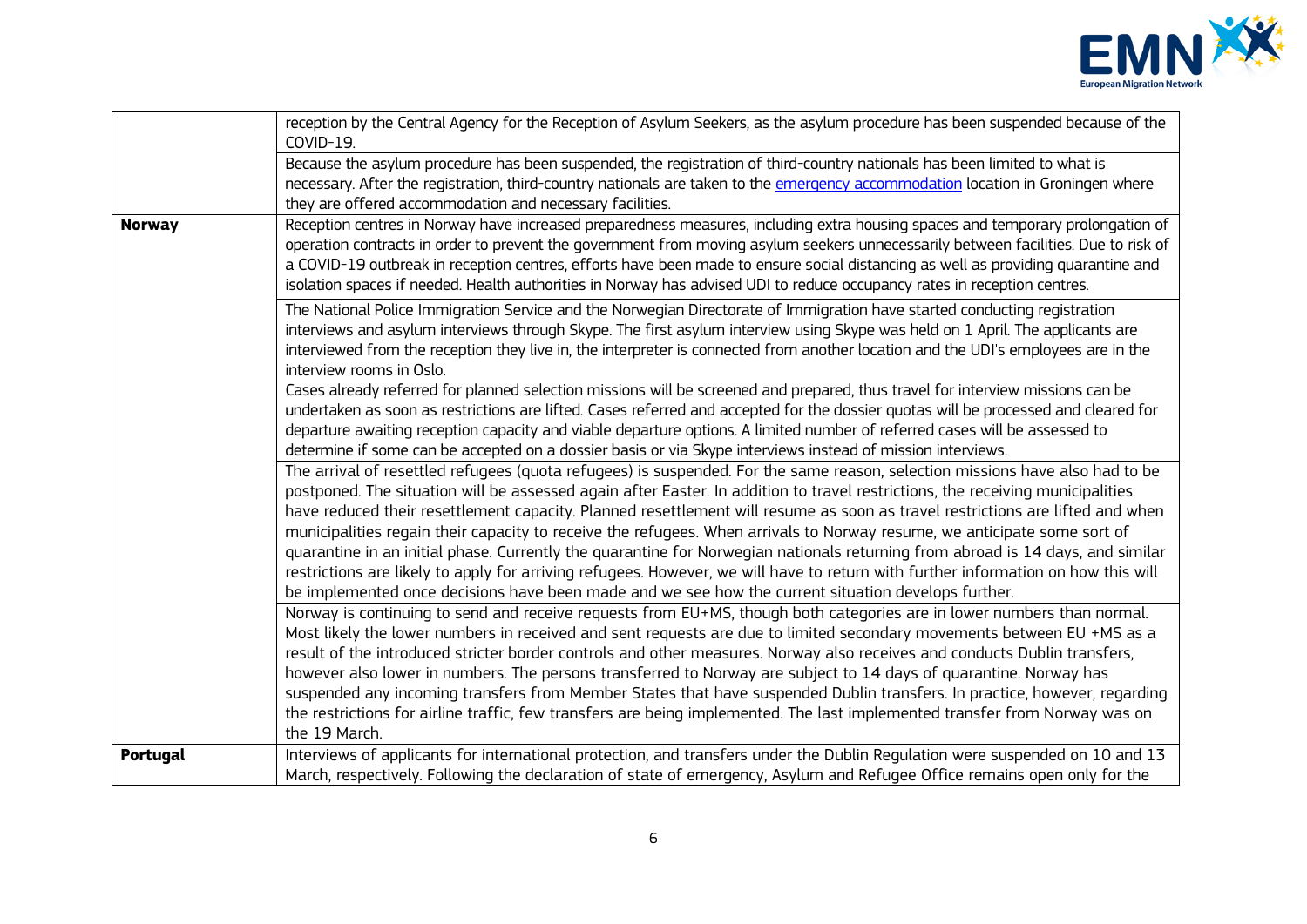

|                   | presentation and registration of new requests for international protection and determined the suspension of legal deadlines in                                                                                                                               |
|-------------------|--------------------------------------------------------------------------------------------------------------------------------------------------------------------------------------------------------------------------------------------------------------|
|                   | international protection processes.                                                                                                                                                                                                                          |
| <b>Sweden</b>     | The Migration Agency has suspended all resettlement during March and April as a result of the travel restrictions and the<br>strained situation in the municipalities. This suspension affects 400 quota refugees who will travel to Sweden at a later date. |
|                   | A maximum of 50 persons at a time may visit the Service Centres at the Migration Agency. All play areas for children are closed                                                                                                                              |
|                   | until further notice.                                                                                                                                                                                                                                        |
|                   | Oral interviews in cases concerning asylum or residence permits was stopped from 30 March until 14 April. After that, oral                                                                                                                                   |
|                   | interviews has in some cases been reinstated, but with precautions, such as that the applicant is at the facilities of the Swedish                                                                                                                           |
|                   | Migration Agency, but in another room than the official, and the interview is conducted over video.                                                                                                                                                          |
| <b>Slovenia</b>   | Communication with various stakeholders is established via electronic systems (computers, telephones). The Government Office for                                                                                                                             |
|                   | the Support and Integration of Migrants (Office), with interpreters' assistance, performed preliminary interviews with the applicants                                                                                                                        |
|                   | accommodated in Asylum Centre and its branches to inform them about the COVID-19. Several information sessions also took                                                                                                                                     |
|                   | place with the staff, including the doctor who presented in detail various protection measures in case of contagion. The Office also                                                                                                                         |
|                   | translated the notices of the National Health Institute and put them on visible spots where the residents can see them. The Office                                                                                                                           |
|                   | also provided a sufficient quantity of protection equipment and masks and organized more frequent and thorough cleaning as well                                                                                                                              |
|                   | as the disinfection of accommodation facilities and working environment of the staff. Integration counsellors informed in writing all                                                                                                                        |
|                   | the persons under international protection that the office hours are suspended, and communication is established via telephones                                                                                                                              |
|                   | and other electronic systems.                                                                                                                                                                                                                                |
|                   | Mandatory quarantine for all new arrivals is applied.                                                                                                                                                                                                        |
|                   | The competent authority will take into account only urgent asylum applications. In this case, the application for international                                                                                                                              |
|                   | protection could be lodged only once the quarantine period has ended and the medical examination was conducted. All personal                                                                                                                                 |
|                   | interviews are temporarily cancelled.                                                                                                                                                                                                                        |
|                   | No suspension nor restrictions regarding the Dublin procedure were applied. However, due to closed airport and no connections                                                                                                                                |
|                   | operating no transfer are executed/received. Slovenia is sending requests to other countries (number of requests sent is however                                                                                                                             |
|                   | lower due to less applications registered).                                                                                                                                                                                                                  |
| <b>The Slovak</b> | Asylum seekers are provided by the face protection mask and the information leaflet "How to stay healthy". The asylum seekers                                                                                                                                |
| <b>Republic</b>   | are informed about the situation of the COVID-19 by the social workers and mediators (including interpreting of the information on                                                                                                                           |
|                   | the current situation, measures and restrictions in the Slovak Republic). The undertaking of the medical check-up at the reception                                                                                                                           |
|                   | centers precedes other procedures.                                                                                                                                                                                                                           |
|                   | <b>UNACCOMPANIED MINORS AND VULNERABLE GROUPS</b>                                                                                                                                                                                                            |
| (Member) State    | <b>Response to COVID-19</b>                                                                                                                                                                                                                                  |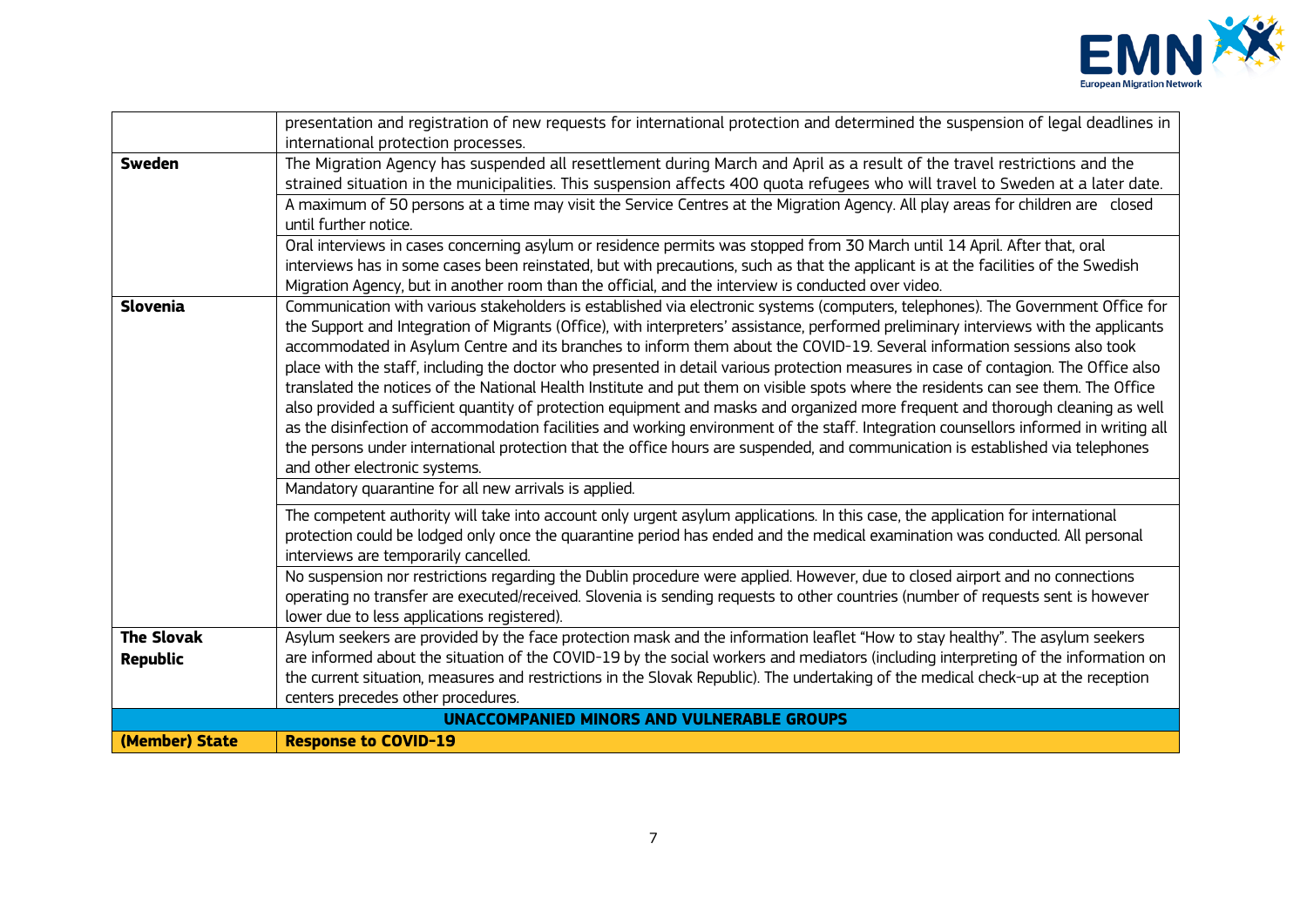

| Croatia<br><b>The Slovak</b><br><b>Republic</b> | Due to the COVID-19 outbreak, the Ministry for Demography, Family, Youth and Social Policy initiated the process of amending the<br>Protocol on the Treatment of Unaccompanied Minor in the part relating to the initial health examination carried out during the<br>identification procedure so that an unaccompanied minor should be examined by an epidemiologist.<br>Unaccompanied minors with unknown travel history were placed in quarantine until further notice. Interpreting is carried out<br>exclusively in the form of conference call. Schooling for UAMs is ensured under the same conditions as for Slovak citizens - in<br>online form. Visits of relatives and associated persons in the reception facility are prohibited.                                                                                                                                                                                                                                                                                                                                                                                                         |
|-------------------------------------------------|--------------------------------------------------------------------------------------------------------------------------------------------------------------------------------------------------------------------------------------------------------------------------------------------------------------------------------------------------------------------------------------------------------------------------------------------------------------------------------------------------------------------------------------------------------------------------------------------------------------------------------------------------------------------------------------------------------------------------------------------------------------------------------------------------------------------------------------------------------------------------------------------------------------------------------------------------------------------------------------------------------------------------------------------------------------------------------------------------------------------------------------------------------|
|                                                 | <b>INTEGRATION</b>                                                                                                                                                                                                                                                                                                                                                                                                                                                                                                                                                                                                                                                                                                                                                                                                                                                                                                                                                                                                                                                                                                                                     |
| (Member) State                                  | <b>Response to COVID-19</b>                                                                                                                                                                                                                                                                                                                                                                                                                                                                                                                                                                                                                                                                                                                                                                                                                                                                                                                                                                                                                                                                                                                            |
| <b>Spain</b><br>Portugal                        | Integration programs are being carried out except for those that require in-person actions, which have been suspended as long as<br>the emergency situation is activated.<br>The extraordinary temporary measures included in our national rule that declares Alarm Status (state of emergency) have a direct<br>impact on the development and operation of the projects.<br>The establishment of the remote work formula that each entity or federation considers most appropriate for the development of<br>each project has been authorized, provided that the activities to be carried out allow it.<br>Therefore the only activities suspended are: group activities and those that objectively cannot be carried out by telephone or<br>telematic means, or under any other form of remote work.<br>The rest of the programs that are not affected continue their ordinary course.<br>Order no. 3686-A/2020 of 25 March determined that during the state of emergency, the services of the National Support Centers<br>for the Integration of Migrants remain in operation, with face-to-face assistance.<br><b>LEGAL MIGRATION</b>              |
| (Member) State                                  | <b>Response to COVID-19</b>                                                                                                                                                                                                                                                                                                                                                                                                                                                                                                                                                                                                                                                                                                                                                                                                                                                                                                                                                                                                                                                                                                                            |
| <b>Bulgaria</b>                                 | In reference to COVID-19, the following legislative provisions have been adopted in Bulgaria:<br>Long-term and permanent residence permits for third-country nationals and documents issued for EU citizens and their family<br>members which expire from 13 March 2020 to 31 October 2020 will be extended by six months. Residence permits are valid only<br>in the territory of the Republic of Bulgaria and certify only the right of residence for the extended period.<br>Third-country nationals, whose prolonged residence permit in the Republic of Bulgaria expires within the state of emergency, may<br>apply for residence extension within 14 days after the cancellation of the state of emergency. In this case, when a third-country<br>national applies for long-term or permanent residence, the term of the declared state of emergency shall not be considered for<br>interrupted. Third-country nationals whose prolonged residence permit expires within the state of emergency may enter the<br>territory of the Republic of Bulgaria without visa for the period of 14 days after the cancellation of the state of emergency. |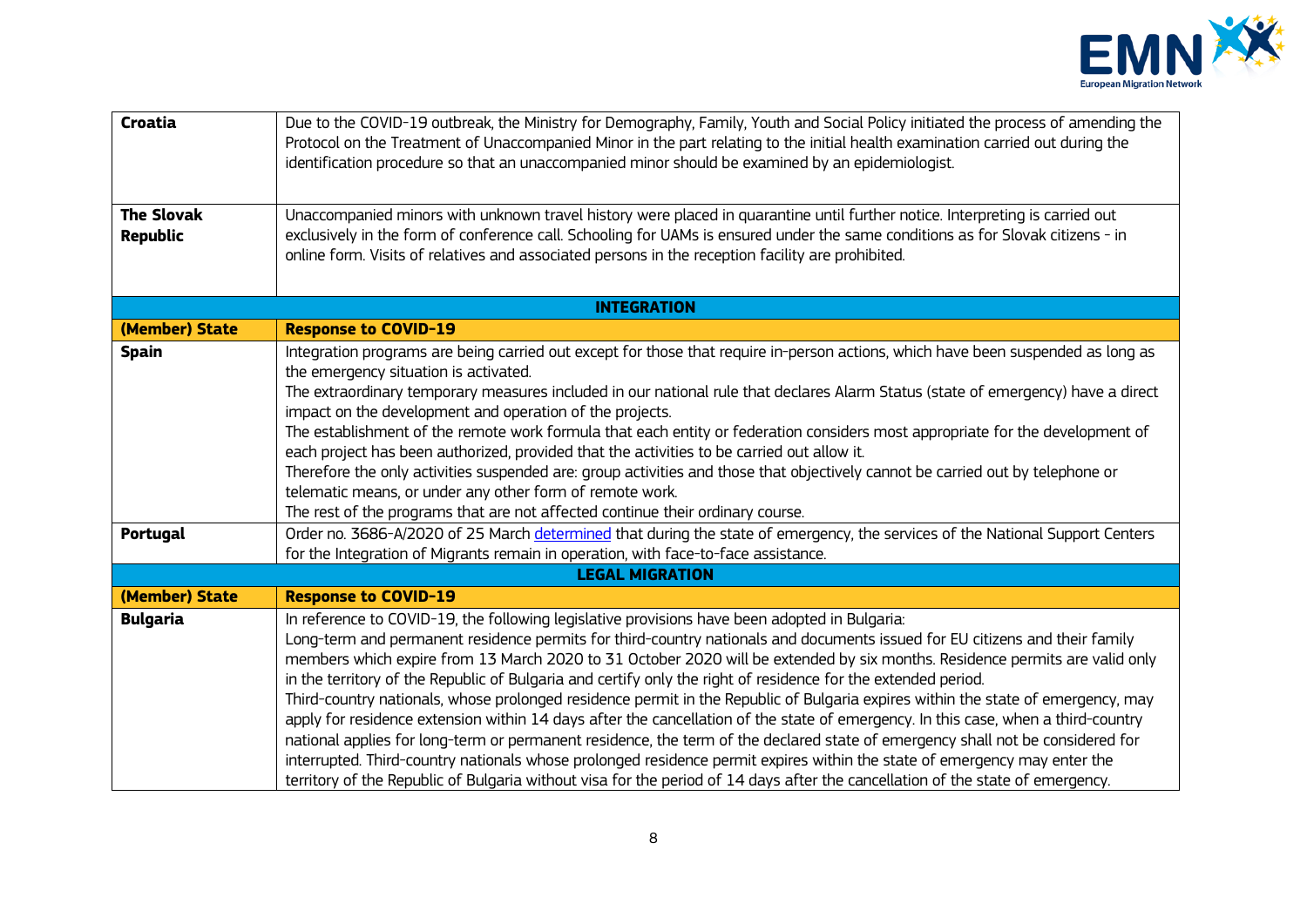

|                       | Third-country nationals' right of residence in Bulgaria shall be withdrawn when it is established that a third-country national, who    |
|-----------------------|-----------------------------------------------------------------------------------------------------------------------------------------|
|                       | has been granted a long-term or permanent residence permit, has been absent from the territory of the EU Member States for a            |
|                       | period of 12 consecutive months, except in cases of declared state of emergency.                                                        |
| <b>Cyprus</b>         | Following a decision of the Council of Ministers, dated 15 March 2020, migration authorities have suspended their services, which       |
|                       | are now limited to emergency cases, as of 17 March 2020. Therefore, no applications for the issue or renewal of residence permits       |
|                       | and/or entry permits are accepted for submission, except in cases of extreme urgency. Furthermore the issuance of residence             |
|                       | permits and entry permits has also been suspended.                                                                                      |
|                       | Third-country nationals who possess residence permits or tourist visas, whose validity has expired within a reasonable period of        |
|                       | time and cannot be renewed or extended or for the third-country nationals who cannot be repatriated, no measures will be taken          |
|                       | against them. Furthermore, they will continue to have full access to their rights, including access to labour market and health         |
|                       | system.                                                                                                                                 |
| <b>Czech Republic</b> | On 12 March, the government responded to the COVID-19 epidemic by declaring state of emergency for one month. All foreign               |
|                       | nationals legally staying in Czechia are allowed to remain in the country until the state of emergency ends. The government crisis      |
|                       | management measure that came into force on 14 March suspended the intake of applications for visas and residence permits at             |
|                       | all embassies and granting of any new visas or residence permits.                                                                       |
| Germany               | EU citizens and their families and persons who are not EU citizens who have a long-term right of residence in an EU Member State        |
|                       | are allowed to travel through Germany to reach their home country or country of residence.                                              |
|                       | The cross-border flow of goods and cross-border travel for work purposes or to carry out professional contractual services are not      |
|                       | affected by entry restrictions, regardless of nationality (including for commuters). In such cases, the need to cross the border for    |
|                       | work must be proved by carrying appropriate documentation (e.g. work contract, project contract/documents, permit for frontier          |
|                       | workers).                                                                                                                               |
|                       | Seasonal/harvest workers are not allowed to enter Germany within the current border control system. However, there are                  |
|                       | exceptions to this: in April and May, each month 40 000 seasonal workers are allowed to enter Germany under certain conditions to       |
|                       | meet urgent agricultural needs.                                                                                                         |
| <b>Estonia</b>        | Foreigners who have a legal basis for staying in Estonia as of 12 March and whose return to their home country is restricted, can       |
|                       | continue to stay in Estonia temporarily. These foreigners whose return to their country of residence is not restricted, have to leave   |
|                       | Estonia before their basis of stay is expired. Applications for visas, extension of stay, residence permits, rights for stay. New       |
|                       | applications are accepted but no decisions are taken with respect to them. In exceptional cases applications can be submitted in a      |
|                       | service office of the PBGB and these applications will be processed. Applications for short-term employment can be submitted at         |
|                       | the police self-service portal. PBGB will continue processing applications for short-term employment for foreigners who are             |
|                       | currently staying in Estonia.                                                                                                           |
|                       | With the decision of the Government foreigners, who work in Estonia with a visa or visa-free will not be able to return to Estonia      |
|                       | after 17 March. In case they're already in Estonia they have the possibility to stay and work until their registration ends or leave as |
|                       | they wish.                                                                                                                              |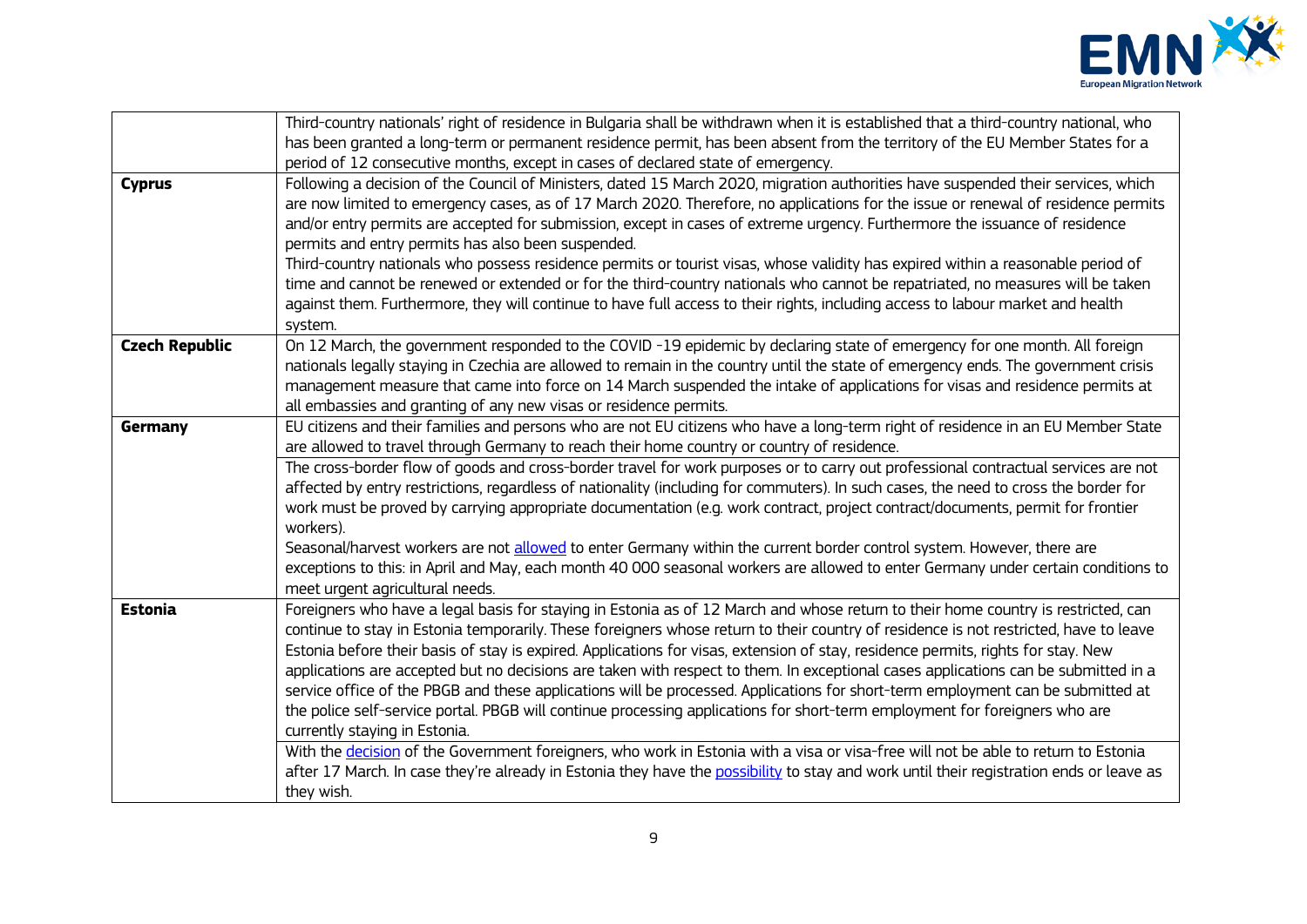

| Spain          | The Royal Decree 463/2020 of 14 March established the state of alarm. Several subsequent 15-day periods have applied approved<br>by Parliament. The current ongoing state of emergency is due to expire on May 10. On the basis of this royal decree, the<br>administrative deadlines and limitation and expiry periods have been suspended.<br>Foreign offices are not open in public, although online paperwork has been pushed. In this context, a number of measures have<br>been carried out to expedite the granting of work authorisation to those third-country nationals, who are in a regular situation in our<br>country, professionals from two key sectors during the crisis, health and agricultural. These measures have been as follows:<br><b>Physicians</b><br>· An urgent streamlining and prioritization measure has been introduced in the processing of all files (initiated applications) of<br>foreign nationals, with a professional profile of doctors.<br>• A Protocol of Action has also been established between the Ministry of Inclusion, Social Security and Migration, the Ministry of<br>Health and the Ministry of Universities (March) with the aim of streamlining the procedures for the approval of qualifications of<br>those citizens with procedures of foreign affairs in progress.<br><b>Agricultural sector</b><br>The granting of authorizations in this sector has been streamlined. Labour authorizations for migrant workers whose work permits |
|----------------|--------------------------------------------------------------------------------------------------------------------------------------------------------------------------------------------------------------------------------------------------------------------------------------------------------------------------------------------------------------------------------------------------------------------------------------------------------------------------------------------------------------------------------------------------------------------------------------------------------------------------------------------------------------------------------------------------------------------------------------------------------------------------------------------------------------------------------------------------------------------------------------------------------------------------------------------------------------------------------------------------------------------------------------------------------------------------------------------------------------------------------------------------------------------------------------------------------------------------------------------------------------------------------------------------------------------------------------------------------------------------------------------------------------------------------------------------------------------------------------------------|
|                | are concluded between the declaration of alarm status and 30 June 2020 have been automatically extended for work in the<br>agricultural sector.<br>An automatic right to work has been granted from the declaration of the alarm state until June 30, without immigration<br>procedures, to those TCN, between 18 and 21 years, whose regular status in Spain did not entail the right to work (young people<br>who come from mena situation, students)<br>Alongside this and as a result of external border restrictions, the collective management programme for hiring at origin has been<br>suspended. This program, once the alarm state is lifted and border restrictions disappear can be reactivated.                                                                                                                                                                                                                                                                                                                                                                                                                                                                                                                                                                                                                                                                                                                                                                                    |
| <b>Finland</b> | Finland suspended the reception and processing of ordinary visa and residence permit applications in the missions.<br>The government proposed to temporarily change the Alien's Act and the Seasonal Workers Act. If adopted, the temporary legislative<br>change would allow legally staying third-country nationals to work in important sectors (e.g. seasonal work in agriculture and other<br>natural produce) in order to secure emergency supply and the functioning of the labour market by alleaviating labour shortages in<br>these sectors.<br>Finland implemented changes in the submission of residence permit applications and in the operation of service points of the                                                                                                                                                                                                                                                                                                                                                                                                                                                                                                                                                                                                                                                                                                                                                                                                           |
| <b>France</b>  | Finnish Immigration Service due to COVID-19.<br>The emergency law to tackle the COVID-19 outbreak dated 23 March 2020 and its related decrees of 25 March provide a 90 days<br>extension of the validity for long-term visas, residence permits, temporary stay authorizations and receipts of residence permits<br>which expire between 16 March and 15 May 2020 since all prefectures and related migration offices are closed.                                                                                                                                                                                                                                                                                                                                                                                                                                                                                                                                                                                                                                                                                                                                                                                                                                                                                                                                                                                                                                                                |
| Croatia        | Regarding the procedures for issuing temporary/permanent residence on the territory of Republic of Croatia, applications lodged<br>within the territory are still accepted and processed. Foreigners are informed not to come personally to the premises of police                                                                                                                                                                                                                                                                                                                                                                                                                                                                                                                                                                                                                                                                                                                                                                                                                                                                                                                                                                                                                                                                                                                                                                                                                               |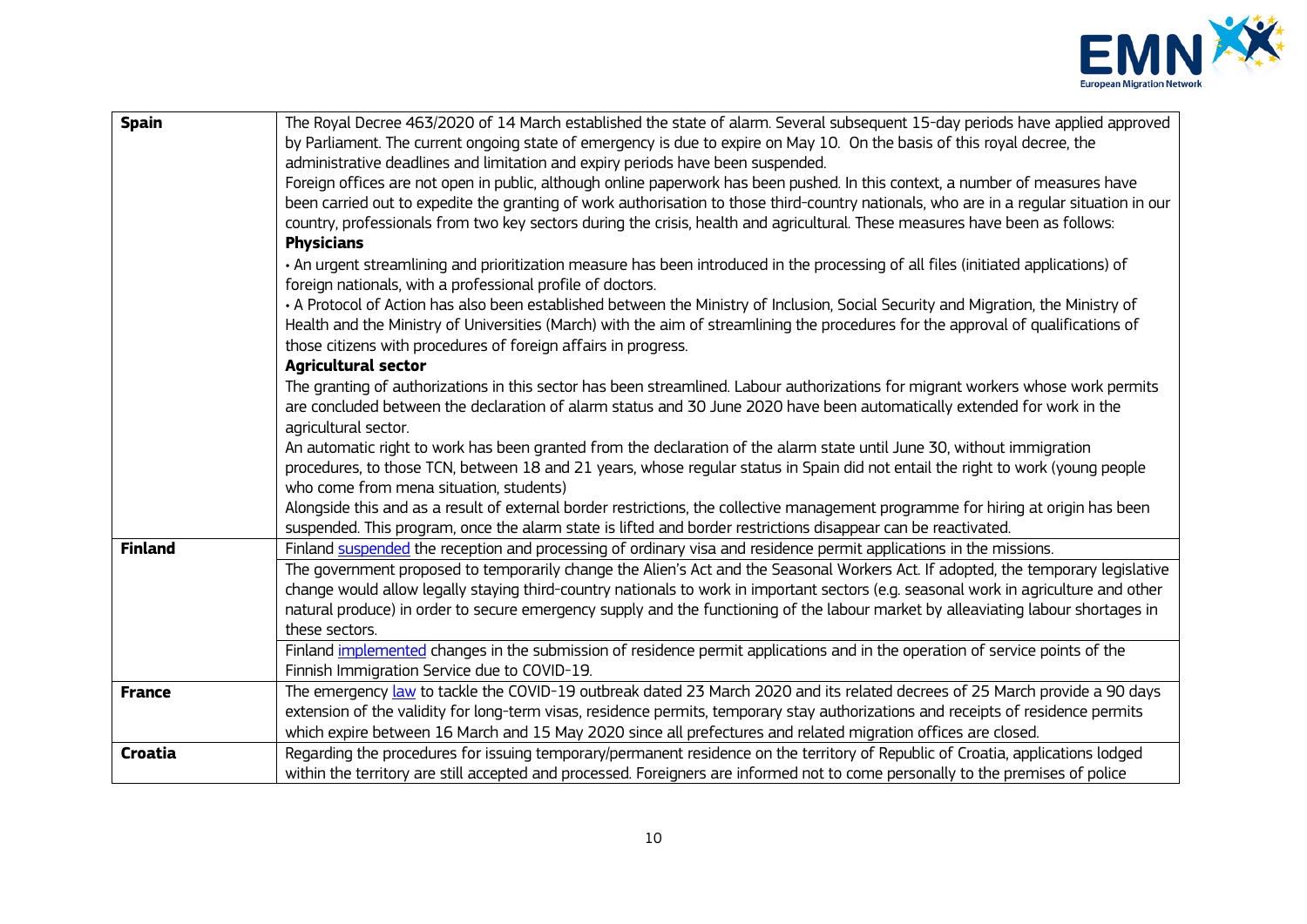

| <b>Ireland</b> | administrations / police stations, but to rather contact officials via e-mail or telephone to get further instructions/information. All<br>employers are to submit applications for residence and work permits in line with relevant provisions of the Aliens Act, only by email.<br>For registration of short-stay, persons are urged to use only the e-Visitor application, or to register via e-mail and submit a scanned<br>travel document and other relevant documents. Visa application/issuance of visas until further notice is suspended, except for<br>holders of diplomatic and official passports, as well as family members of Croatian nationals (spouse and children).<br>The Department of Justice and Equality confirmed in a FAQ that immigration services "do not require State authorities to gather or                              |
|----------------|-----------------------------------------------------------------------------------------------------------------------------------------------------------------------------------------------------------------------------------------------------------------------------------------------------------------------------------------------------------------------------------------------------------------------------------------------------------------------------------------------------------------------------------------------------------------------------------------------------------------------------------------------------------------------------------------------------------------------------------------------------------------------------------------------------------------------------------------------------------|
|                | communicate information in relation to the immigration status of any person seeking access to essential healthcare or other public<br>services related to COVID-19. As such immigration concerns of undocumented foreign nationals should not be construed as a<br>barrier or "firewall" to seeking essential healthcare."                                                                                                                                                                                                                                                                                                                                                                                                                                                                                                                                |
|                | A change to immigration permission of current "Stamp 3" holders who respond to and qualify under the HSE's "Be on Call for<br>Ireland" campaign will be considered. Non-EU "Stamp 2" holder students who lost their employment due to COVID-19 can apply to<br>the Department of Employment Affairs and Social Protection for the COVID-19 Pandemic Unemployment Payment.                                                                                                                                                                                                                                                                                                                                                                                                                                                                                 |
|                | On 20 March, the Dublin office for immigration registration closed and registration appointments in police stations for non-Dublin<br>residents were discontinued. All registrations due for renewal between 20 March and 20 May are automatically renewed for two<br>months.<br>On the same date, it was decided that visa applications would temporarily stop being accepted, except in certain priority or<br>emergency situations. Visa applications made online continue to be valid and will continue to be processed. However, a visa will not<br>issue until travel restrictions are lifted.                                                                                                                                                                                                                                                      |
| <b>Italy</b>   | In line with Article 9 of the Decree-Law No 9 of 2 March 2020 "Emergency support measures for families, workers and enterprises<br>related to the epidemiological emergency by COVID-19", several services for foreigners are suspended for 30 days from the entry<br>into force of the Decree. Specifically, the suspension includes:<br>the deadlines for the conclusion of the administrative procedures relating to the granting of authorisations, including the<br>one for residence:<br>the deadlines for the submission of the application for the first issue and renewal of the residence permit provided for,<br>respectively, in eight working days from the entry of the alien into the territory of the State and in at least sixty days before the<br>expiration or sixty days after the expiration of the permit.                         |
|                | In line with Article 103(2) of Decree-Law No 18 of 17 March 2020 "Measures to strengthen the National Health Service and provide<br>economic support for families, workers and businesses related to the epidemiological emergency by COVID-19" (the so-called<br>"Recover Italy" decree), all certificates, attestations, permits, concessions, authorizations and licensing acts, expiring between 31<br>January and 15 April 2020, shall remain valid until June 15, 2020. This includes residence permits for migrants.<br>Visa Application Centres in China run by ESP are temporarily closed. The Italian diplomatic and consular posts in the country only<br>accept a limited number of visa applications for special and urgent cases, i.e. exclusively for family reunification with EU citizens,<br>humanitarian reasons and official purposes |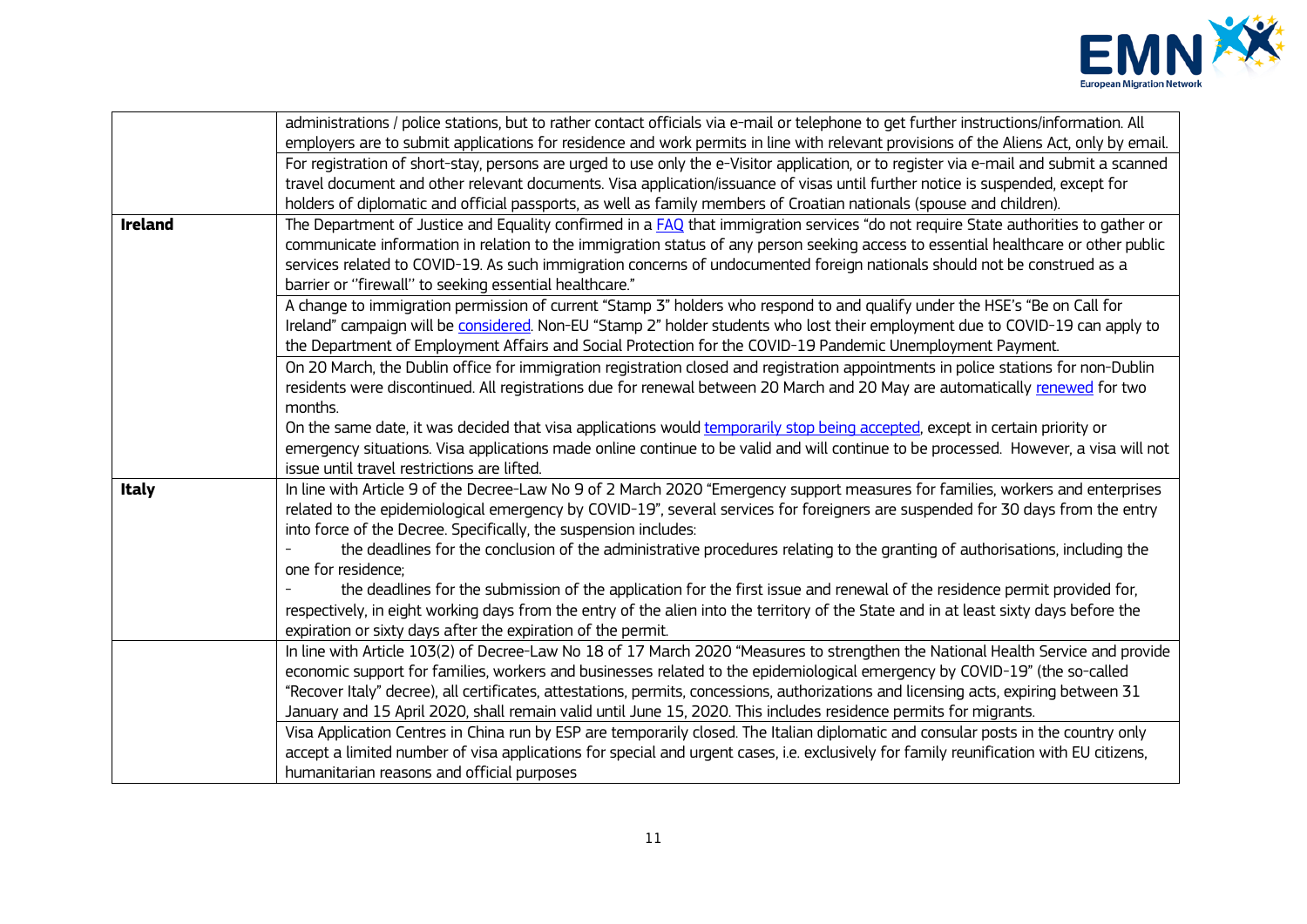

| Lithuania              | Several NGOs have taken an initiative to provide key information on COVID-19 to migrants and ethnic minorities living in Lithuania       |
|------------------------|------------------------------------------------------------------------------------------------------------------------------------------|
|                        | in <b>English, Russian, Arabic</b> , and Dari.                                                                                           |
| Luxembourg             | On 18 March 2020, the grand-ducal regulation came into force, introducing a series of measures to combat Covid-19. Among                 |
|                        | others, it introduces derogations into laws concerning migration and asylum, for example, the period of validity for visas, temporary    |
|                        | residence permits, residence cards and residence permits, which expire after 1 March 2020, is extended for the duration of the           |
|                        | state of crisis.                                                                                                                         |
| Latvia                 | Foreigners residing in Latvia whose legal residence period has expired after 13 March may reside during the state of emergency           |
|                        | without obtaining a new document and retaining the right to employment established by the residence permit or visa.                      |
| <b>Malta</b>           | The Expatriates Unit and the Central Visa Unit is not accepting new residence and work permit applications from third-country            |
|                        | nationals unless they are highly skilled. The customer care desk will also not be meeting the public but will be providing a service     |
|                        | via email and telephone. The renewal of employment-related residence permits must be carried out online, save for exceptional            |
|                        | circumstances. Residence and work permits of all third-country workers in the health and care sectors are being automatically            |
|                        | extended for three months.                                                                                                               |
|                        | Applicants requesting to extend their visas or apply for a residence permit for purposes other than employment must request a            |
|                        | confirmation via email.                                                                                                                  |
| <b>The Netherlands</b> | The IND desks are only open for urgent matters up to and including 6 April                                                               |
|                        | Clients can only make an appointment at an IND desk to collect their first legal residence document. Clients who are staying in the      |
|                        | Netherlands on a short-stay visa and cannot leave the country can apply for an extension by telephone.                                   |
| <b>Norway</b>          | Regulations concerning rejection and other aspects relating to foreign nationals without a residence permit has been introduced.         |
|                        | The regulations stipulate that foreign nationals without a residence permit may be rejected for reasons of public health, due to         |
|                        | outbreaks of the hazardous and widely infectious disease COVID-19. This means that all foreign nationals without a residence             |
|                        | permit, who are not covered by any of the exemptions foreseen by the regulation, will be rejected without further consideration of       |
|                        | the risk of infection posed by each individual. Government website here.                                                                 |
|                        | The police immigration office has been closed. If you had booked an appointment with the police before 14 April regarding an             |
|                        | application for residency, citizenship or EEA registration, your appointment has regrettably been cancelled. For the moment, we do       |
|                        | not know when the service can re-open, or when you can make a new appointment.                                                           |
| Poland                 | On 31 March 31, the Act providing, inter alia, special solutions for foreigners in Poland entered into force. The regulations will allow |
|                        | people who want to pursue their current purpose of stay or cannot leave Poland due to the spread of the COVID-19 to stay legally         |
|                        | in the country. Until the end of the 30th day following the date of cancellation of the last condition state (epidemic emergency         |
|                        | status or epidemic status), the following will be extended:                                                                              |
|                        | legal stay of foreigners on the basis of national visas and temporary residence permits that would end during the period of              |
|                        | epidemic emergency or epidemic status,                                                                                                   |
|                        | deadline for submitting applications for legalization of the stay,                                                                       |
|                        | validity of work permits already issued, seasonal work permits and declarations of entrustment of work to a foreigner.                   |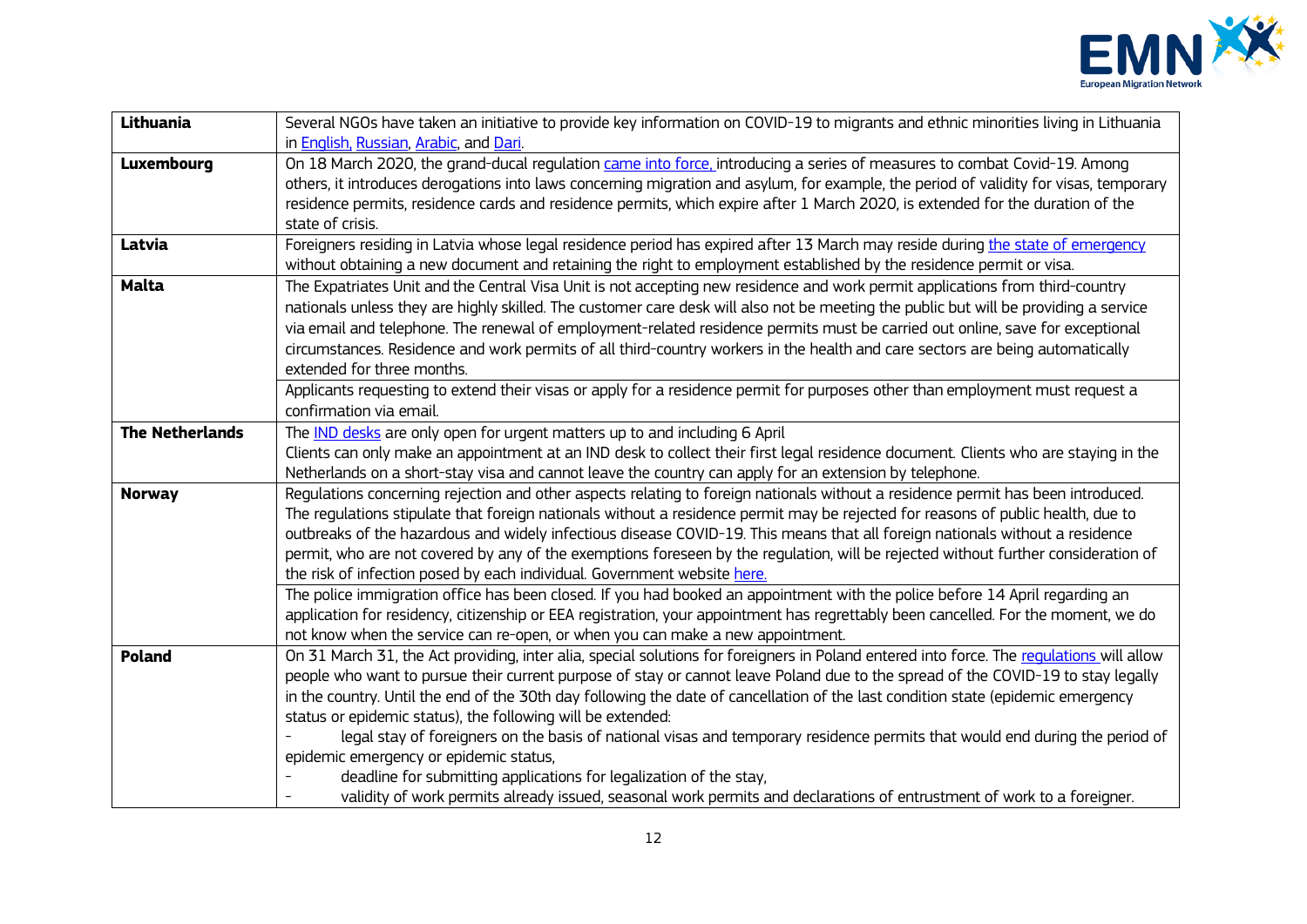

|                   | The introduction of the state of epidemic emergency in Poland, followed by the state of epidemic, does not affect in any way the<br>residence rights of citizens of European Union Member States, countries of the European Free Trade Agreement (EFTA), the Swiss |
|-------------------|--------------------------------------------------------------------------------------------------------------------------------------------------------------------------------------------------------------------------------------------------------------------|
|                   | Confederation and family members staying with them. These rights are not dependent on having any permits or documents.<br>All foreigners who after the suspension of international flights had been remaining outside the territory of Poland and who are          |
|                   | spouses of Polish citizens, children of Polish citizens, people with a Pole's Card, persons with the right of permanent or temporary                                                                                                                               |
|                   | residence in the Republic of Poland or a work permit could have benefited from <i>Lot do domu</i> action - the operation carried with the                                                                                                                          |
|                   | support of Polish government for Polish citizens and foreigners who lead their life in Poland.                                                                                                                                                                     |
| Portugal          | All documents expired since 24 February are valid until 30 June according to Decree-Law 10-A/2020, issued in 13 March 2020.                                                                                                                                        |
|                   | The Immigration and Borders Service (SEF) has put in place, since 30 March, a management plan for appointments and schedules                                                                                                                                       |
|                   | which determines that, on the date of the declaration of the State of National Emergency (18 March), all foreign citizens with                                                                                                                                     |
|                   | pending applications in the Service are in a situation of regular residence in national territory.                                                                                                                                                                 |
|                   | This plan also established the need to close all SEF branches, starting on 30 March, considering the need to reduce the risks to                                                                                                                                   |
|                   | public health associated with care, both for SEF staff and applicants.<br>SEF continues to provide in-person assistance only for requests considered urgent. That is, citizens who need to travel or who prove                                                     |
|                   | the urgent and urgent need to leave the national territory, for imponderable and unavoidable reasons and citizens whose                                                                                                                                            |
|                   | documents have been stolen or lost.                                                                                                                                                                                                                                |
|                   | The Service will also proceed with the rescheduling of appointments, which were scheduled until 27 March, starting next 1 July, in                                                                                                                                 |
|                   | chronological order, thus guaranteeing equal treatment.                                                                                                                                                                                                            |
|                   | More detailed information is available in English at https://imigrante.sef.pt/en/covid-19/.                                                                                                                                                                        |
| <b>Sweden</b>     | In view of the recommendations by the Public Health Agency, the Swedish Migration Agency has decided that persons contact the                                                                                                                                      |
|                   | Swedish Migration Agency primarily by email, telephone or through e-services. The opening hours for telephone contact with the                                                                                                                                     |
|                   | agency's contact centre have changed. Meanwhile the agency is adding more resources to staff telephones and email. Some of the                                                                                                                                     |
|                   | Swedish Migration Agency's offices have changed their opening hours.                                                                                                                                                                                               |
|                   | The Swedish Migration Agency has decided that visa applications should, as a rule, be rejected as a result of the Government's                                                                                                                                     |
|                   | ordinance to introduce a temporary entry ban to Sweden. The decision applies to third-country nationals. The decision will remain in                                                                                                                               |
|                   | effect as long as the Government's decision on a temporary entry ban remains in effect or until further notice. In some exceptional                                                                                                                                |
|                   | cases, people may still be granted a visa.                                                                                                                                                                                                                         |
| <b>The Slovak</b> | Only renewal of a temporary residence permit, granting of a permanent residence for unlimited period and preapproved                                                                                                                                               |
| <b>Republic</b>   | applications on the ground of specific consideration are currently processed.                                                                                                                                                                                      |
|                   | <b>SCHENGEN, BORDERS &amp; MANAGEMENT OF THE EU EXTERNAL BORDERS</b>                                                                                                                                                                                               |
| (Member) State    | <b>Response to COVID-19</b>                                                                                                                                                                                                                                        |
| <b>Austria</b>    | In March 2020, Austria reintroduced temporary border controls and restrictions. Thus, persons entering Austria are required to                                                                                                                                     |
|                   | present a medical certificate proofing that they were tested negative for COVID-19. These restrictions had an immediate impact on                                                                                                                                  |
|                   | the Austrian economy, in particular the agriculture sector, which is dependent on migrant workers. Furthermore, the number of                                                                                                                                      |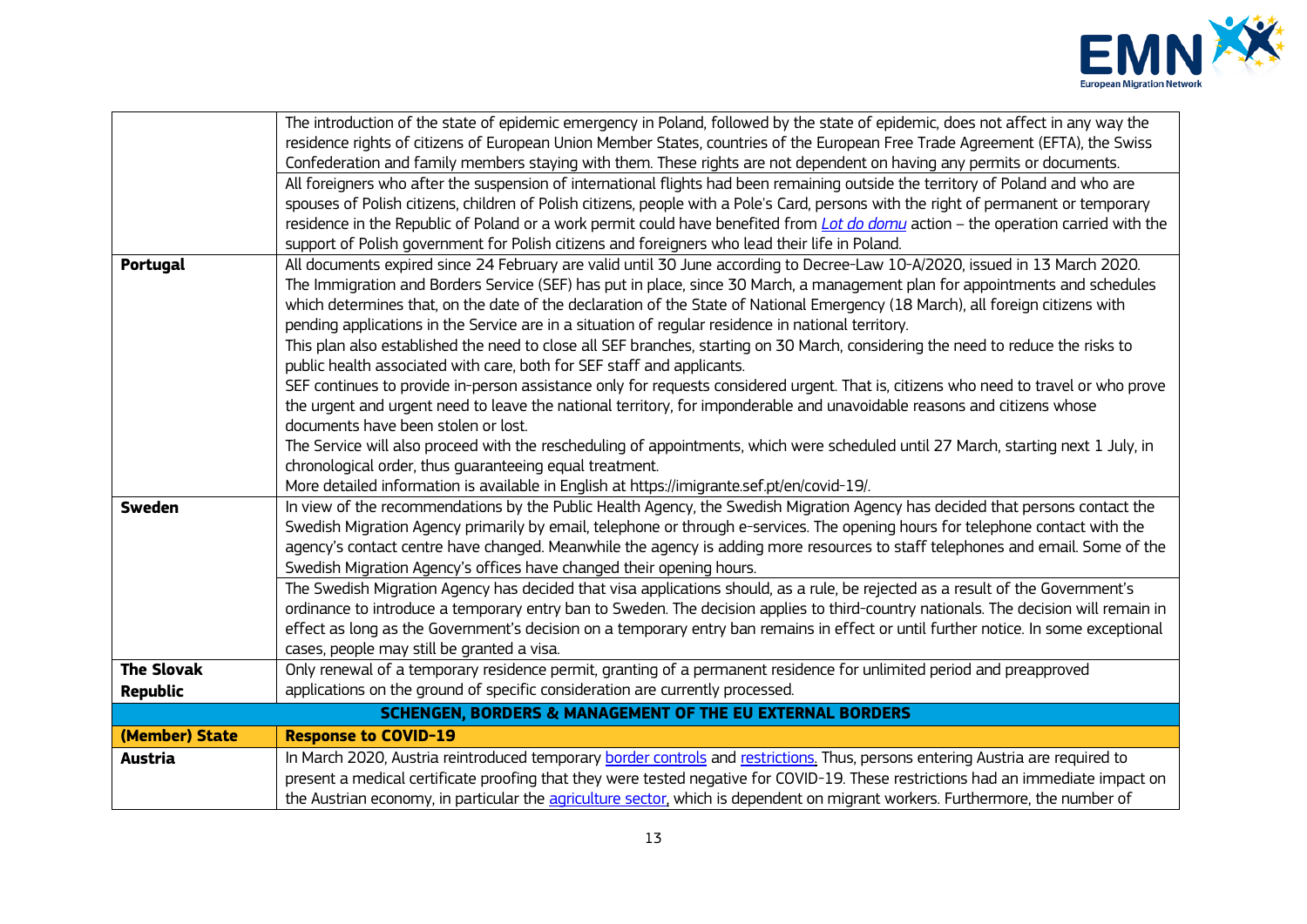

|                       | asylum applications significantly decreased since asylum seekers are denied entry into Austria without the above-mentioned<br>medical certificate.                                                                                                                                                                                                                                                                                                                                                                                                                                                                                                                                                                                                                                                                                                                                                                                                                                                                                                                                                                                                                                                                                                                                                                                                                                                                                                                                                                                                                                                                                                                                                                                                                                                                                                                                                                                                                                         |
|-----------------------|--------------------------------------------------------------------------------------------------------------------------------------------------------------------------------------------------------------------------------------------------------------------------------------------------------------------------------------------------------------------------------------------------------------------------------------------------------------------------------------------------------------------------------------------------------------------------------------------------------------------------------------------------------------------------------------------------------------------------------------------------------------------------------------------------------------------------------------------------------------------------------------------------------------------------------------------------------------------------------------------------------------------------------------------------------------------------------------------------------------------------------------------------------------------------------------------------------------------------------------------------------------------------------------------------------------------------------------------------------------------------------------------------------------------------------------------------------------------------------------------------------------------------------------------------------------------------------------------------------------------------------------------------------------------------------------------------------------------------------------------------------------------------------------------------------------------------------------------------------------------------------------------------------------------------------------------------------------------------------------------|
| <b>Belgium</b>        | Belgium decided to temporary reintroduce Schengen border controls at its borders.                                                                                                                                                                                                                                                                                                                                                                                                                                                                                                                                                                                                                                                                                                                                                                                                                                                                                                                                                                                                                                                                                                                                                                                                                                                                                                                                                                                                                                                                                                                                                                                                                                                                                                                                                                                                                                                                                                          |
| <b>Cyprus</b>         | As of 15 March, entry into Cyprus is banned, except for Cypriot citizens, legal residents, EU citizens and third-country nationals that<br>work or study in Cyprus, designated diplomatic personnel and special cases. Furthermore, entry into Cyprus will only be granted<br>after the submission of a medical certificate that they have been tested for COVID-19 by certified medical centres from their<br>country of origin.                                                                                                                                                                                                                                                                                                                                                                                                                                                                                                                                                                                                                                                                                                                                                                                                                                                                                                                                                                                                                                                                                                                                                                                                                                                                                                                                                                                                                                                                                                                                                          |
| <b>Czech Republic</b> | On 16 March, border controls were reintroduced and a ban was put on entry of foreign nationals into the territory of the Czech<br>Republic except for those who had already had temporary residence over 90 days or permanent residence or who had been<br>employed in the Czech Republic as cross-border workers (so-called pendlers).                                                                                                                                                                                                                                                                                                                                                                                                                                                                                                                                                                                                                                                                                                                                                                                                                                                                                                                                                                                                                                                                                                                                                                                                                                                                                                                                                                                                                                                                                                                                                                                                                                                    |
| Germany               | Germany has ordered travel restrictions for entries from outside the Schengen area and temporary checks at the internal borders<br>with France, Austria, Switzerland, Luxembourg and Denmark with effect as of $16 - 17$ March 2020. Travelers who are not German<br>citizens, may enter Germany only if they have an urgent reason (such as medical treatment or death of a family member) to do so<br>and should provide suitable proof. Travel for tourist purposes by third-country nationals with a Schengen visa is no longer<br>permitted.                                                                                                                                                                                                                                                                                                                                                                                                                                                                                                                                                                                                                                                                                                                                                                                                                                                                                                                                                                                                                                                                                                                                                                                                                                                                                                                                                                                                                                          |
| <b>Estonia</b>        | As of 12 March, the Government has declared an emergency situation in Estonia. As of 17 March, Estonia temporarily reintroduced<br>border controls on the whole border in order to contain the spread of the COVID-19. According to the Government order Temporary<br>restriction on crossing the state border due to the spread of the coronavirus causing the COVID-19 disease crossing of the state<br>border for the purpose of entering Estonia is allowed:<br>for persons who have Estonian citizenship, Estonian residence permit or right of residence or whose permanent place of<br>residence according to the population register is in Estonia.<br>for foreigners who are asymptomatic and who are employees of diplomatic missions or consular posts of foreign states in<br>Estonia or their family members or foreigners arriving in Estonia in the framework of international military cooperation.<br>for foreigners who are asymptomatic and who are directly involved in transporting goods and raw products, including<br>loading of goods or raw products. [entry into force 26.03.2020]<br>for foreigners who are asymptomatic and who are providing health services or other services necessary for responding to<br>an emergency.<br>for foreigners who are asymptomatic and who are directly involved in international carriage of goods and passengers,<br>including a crew member and a ship's crew member servicing an international means of transport and a person performing repairs<br>or warranty or maintenance work on such a means of transport. [entry into force 26.03.2020]<br>for foreigners who are asymptomatic and who are servicing travel groups and who are directly involved in the provision of<br>passenger transport services. [entry into force 26.03.2020]<br>for foreigners who are asymptomatic and whose purpose for arriving in Estonia is related to ensuring the continuity of a<br>vital service. [entry into force 26.03.2020] |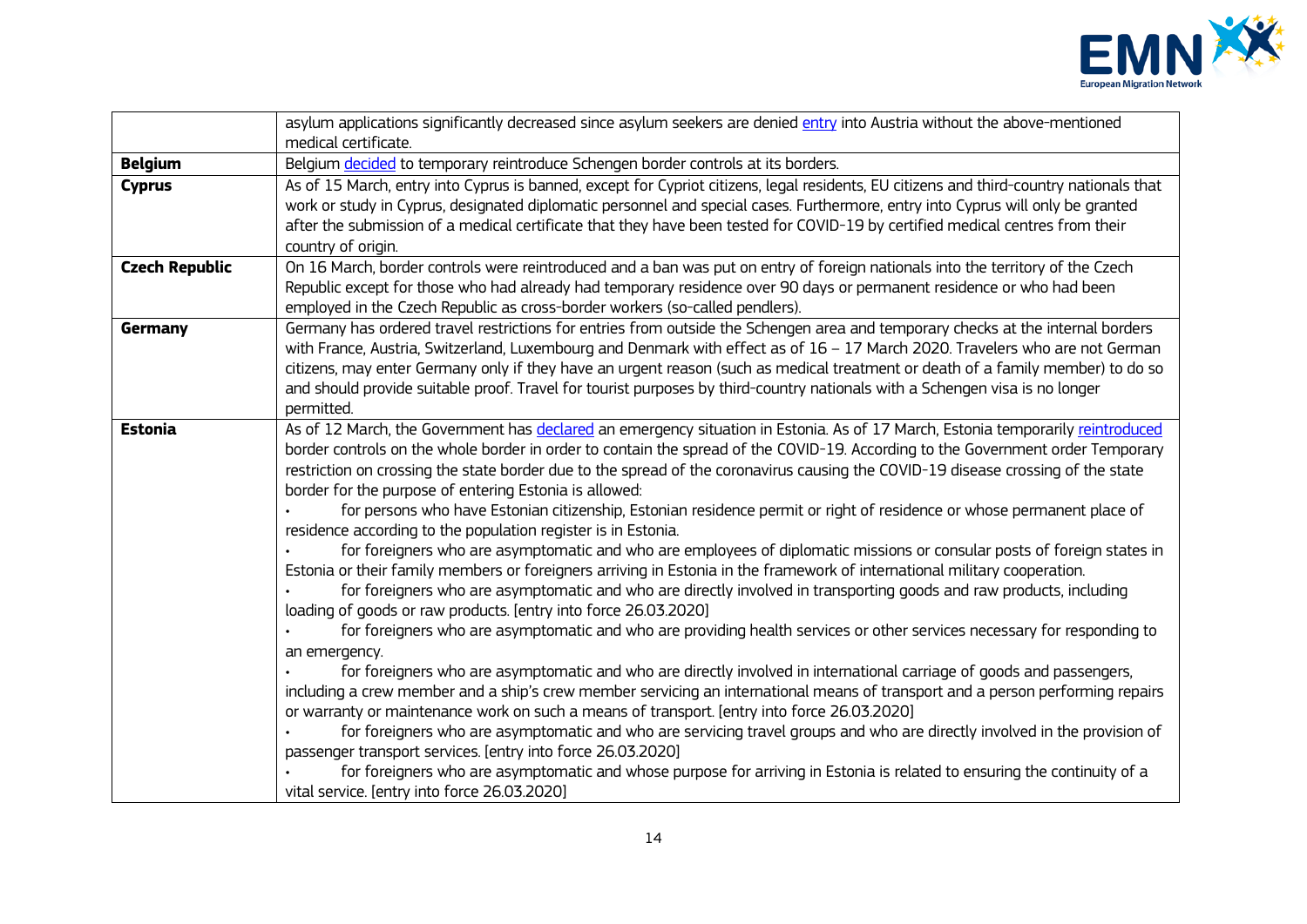

|              | for foreigners who are asymptomatic and whose arrival in Estonia is related to the maintenance or repair of or warranty or           |
|--------------|--------------------------------------------------------------------------------------------------------------------------------------|
|              | information and communication technology work on equipment of a company operating in Estonia if this is necessary for ensuring       |
|              | the operation of the company. [entry into force 26.03.2020]                                                                          |
|              | allowed for foreigners who are asymptomatic and whose border crossing serves the purpose of going to work or from work               |
|              | to their place of residence, moving between the Republic of Estonia and the Republic of Latvia. (entry into force 26.03.2020)        |
|              | By way of an exception, the Police and Border Guard Board may allow the state border to be crossed for the purpose of entering       |
|              | Estonia by a foreigner:                                                                                                              |
|              | 1) who is asymptomatic and whose direct blood relative in the ascending or descending line or spouse is an Estonian citizen or a     |
|              | person holding an Estonian residence permit or right of residence;                                                                   |
|              | 2) who is asymptomatic and whose entry in the country is justified under a special request.                                          |
|              | As of 17 March, Estonia temporarily suspended the issuing of Schengen visas and long-stay visas. During the emergency situation,     |
|              | previously issued and valid visas cannot be used to enter Estonia. In exceptional circumstances and on humanitarian grounds it is    |
|              | possible to apply for a visa and to enter Estonia with an issued visa.                                                               |
|              | Government has given a permission to include the Defence League in defending the external borders due to the emergency               |
|              | situation in the country.                                                                                                            |
| <b>Spain</b> | Transport operators will reduce their offer by at least 50% and limit the number of persons in every trip.                           |
|              | No restrictions for the carriage of goods                                                                                            |
|              | The authorities may temporarily requisition all kinds of goods necessary for the fulfilment of the purposes of the state of alarm.   |
|              | Temporary restriction of non-essential travel from third countries into the Spanish territory is also applied.                       |
|              | The Government decided to restrict passenger access through Spain's external borders, specifically those located in ports and        |
|              | airports. Access will only be allowed through these border points, in addition to the Spanish and residents in Spain, to:            |
|              | a) Residents of the European Union or Schengen Associated States, who go directly to their place of residence.                       |
|              | b) Holders of a long-term visa issued by a Member State or Schengen Associated State who apply to it.                                |
|              | c) Cross-border workers.                                                                                                             |
|              | d) Healthcare or elderly care professionals who go to carry out their work activity.                                                 |
|              | e) Personnel dedicated to the transport of goods, in the exercise of their work activity and the flight personnel necessary to carry |
|              | out commercial air transport activities.                                                                                             |
|              | f) Diplomatic, consular, international organizations, military personnel and members of humanitarian organizations, in the exercise  |
|              | of their functions.                                                                                                                  |
|              | g) People traveling for imperative family reasons duly accredited.                                                                   |
|              | h) Persons who document documentary reasons of force majeure or situation of need, or whose entry is permitted for                   |
|              | humanitarian reasons                                                                                                                 |
|              | Specific exceptions on land borders with Andorra and at the crossing checkpoint with Gibraltar.                                      |
|              | Temporary closure of Ceuta and Melilla's land border crossing points, both entry and exit.                                           |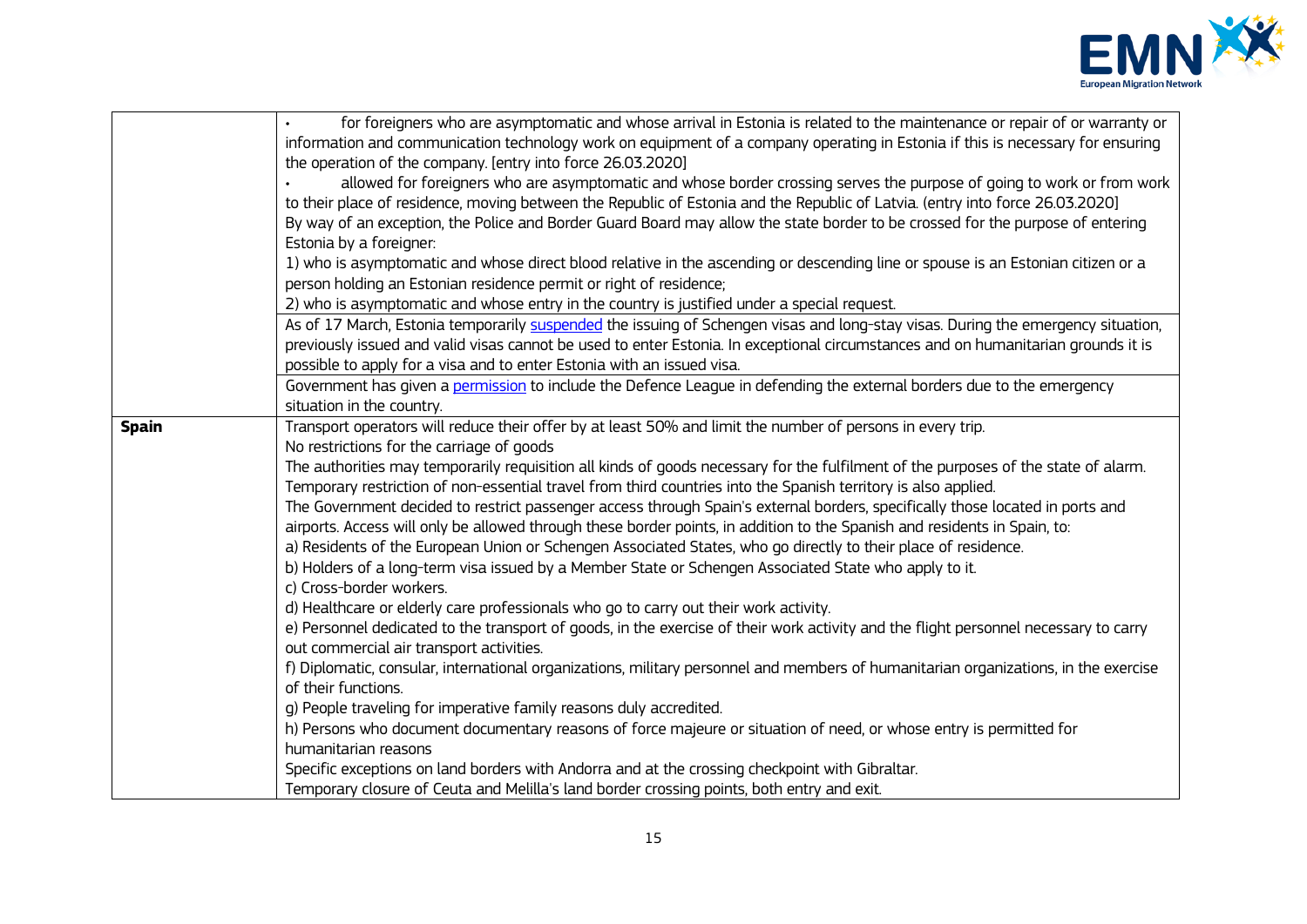

|                | Introduction of border controls at the land borders.                                                                                                                                                                                                                                                                                                 |
|----------------|------------------------------------------------------------------------------------------------------------------------------------------------------------------------------------------------------------------------------------------------------------------------------------------------------------------------------------------------------|
|                |                                                                                                                                                                                                                                                                                                                                                      |
|                | The entry into national territory through the land borders will only be allowed to the following individuals:                                                                                                                                                                                                                                        |
|                | 1. Spanish nationals;                                                                                                                                                                                                                                                                                                                                |
|                | Residents in Spain;<br>2.                                                                                                                                                                                                                                                                                                                            |
|                | Cross-border workers;<br>3.                                                                                                                                                                                                                                                                                                                          |
|                | 4. In case of force majeure, duly accredited with documentary evidence.                                                                                                                                                                                                                                                                              |
|                | Foreign personal accredited as a member of diplomatic missions, consular offices and international organizations located in Spain,<br>are exempted from these measures in their displacements, provided these are displacements linked to the performance of official<br>duties.<br>Prolongation of border controls at Spanish internal land borders |
|                |                                                                                                                                                                                                                                                                                                                                                      |
|                | The following categories of persons are exempted:                                                                                                                                                                                                                                                                                                    |
|                | Spanish citizens<br>$\bullet$                                                                                                                                                                                                                                                                                                                        |
|                | Residents in Spain<br>$\bullet$                                                                                                                                                                                                                                                                                                                      |
|                | Residents in other Member States or Schengen Associated Countries going to their place of residence                                                                                                                                                                                                                                                  |
|                | Frontier workers<br>$\bullet$                                                                                                                                                                                                                                                                                                                        |
|                | Healthcare and elderly care professionals going to their work                                                                                                                                                                                                                                                                                        |
|                | Those able to prove with documents being subject to force majeure or state of necessity<br>$\bullet$                                                                                                                                                                                                                                                 |
|                | Staff of diplomatic missions, consular offices and international organizations seated in Spain, accredited as such and<br>$\bullet$                                                                                                                                                                                                                  |
|                | travelling in the scope of their official mission.                                                                                                                                                                                                                                                                                                   |
|                | Transport of goods                                                                                                                                                                                                                                                                                                                                   |
| <b>Finland</b> | Finland restricted cross-border traffic - retired border quards and police officers may be called back to work.                                                                                                                                                                                                                                      |
| <b>France</b>  | On 17 March 2020, France decided to limit all (international) trips and establish controls at its external and internal borders. Thus,                                                                                                                                                                                                               |
|                | all non-EU and non-Schengen nationals cannot enter France and the EU, until 15 April 2020 unless they have a compiling reason                                                                                                                                                                                                                        |
|                | to enter or legally reside in France and hold a valid French residence permit.                                                                                                                                                                                                                                                                       |
| Croatia        | The Decision on the temporary ban on crossing the state border at the border crossings the Republic of Croatia in order to protect                                                                                                                                                                                                                   |
|                | the population of the Republic of Croatia from COVID-19 has been in place since 19 March 2020 and shall be implemented for 30                                                                                                                                                                                                                        |
|                | days. Persons are temporarily prohibited from or restricted in crossing the state border at all border crossings of the Republic of                                                                                                                                                                                                                  |
|                | Croatia, with certain exceptions. Transit works and truck carriers transiting through Republic of Croatia have organised escorts.                                                                                                                                                                                                                    |
| <b>Hungary</b> | Hungary reintroduced border controls on its internal borders. Entry of non-Hungarian nationals to the country's territory is limited.                                                                                                                                                                                                                |
|                | Hungary also suspended visa issuance worldwide for an indefinite period with the exception of travel for diplomatic purposes.                                                                                                                                                                                                                        |
| <b>Italy</b>   | The first measure - at the end of January - was the closure of direct flights with China.                                                                                                                                                                                                                                                            |
|                |                                                                                                                                                                                                                                                                                                                                                      |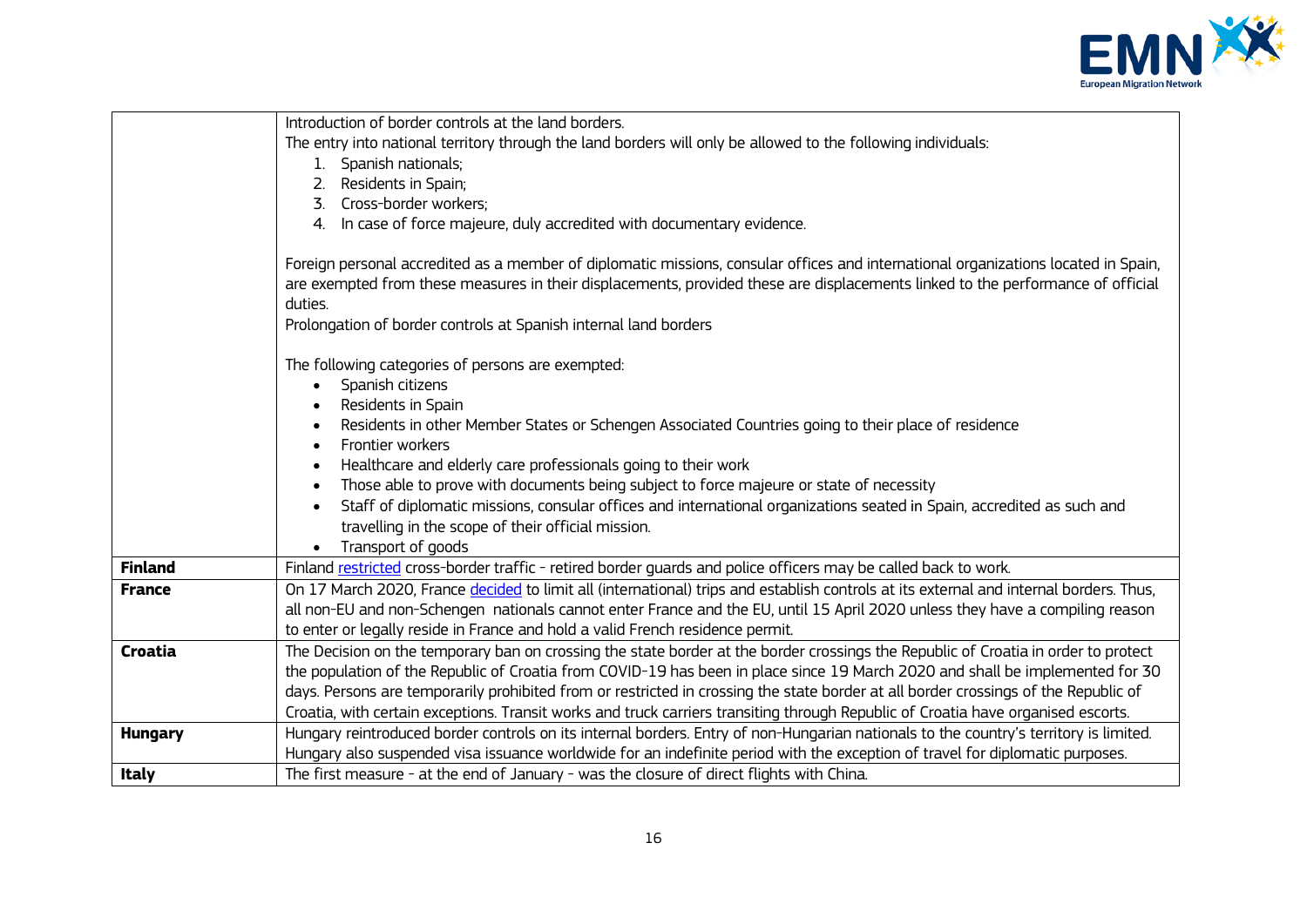

|               | Later the core measures regarded the schools and non-essential services' lockdown, the rules the citizens and the employers were<br>asked to follow for limiting the virus spread. Among those, the obligation to stay at home and to support smart working procedures.<br>The version of the Decree-Law published in G.U. on 25 March 2020 on restrictions for COVID-19 provides for "restrictions or<br>prohibitions on expulsion and entry into municipal, provincial or regional territories, as well as into national territory". The decree<br>provides restriction of the movement of persons, including by provide limitations on the possibility of moving away from one's own<br>residence, domicile or residence if not for individual travel limited in time and space or motivated by work needs, situations of need<br>or urgency, health or other specific reasons.<br>For the entire period of the sanitary emergency deriving from the diffusion of virus COVID-19, the Italian ports do not assure the<br>necessary requirements for the classification and definition of Place of Safety ("safe place"), in accordance with the provisions of<br>the Hamburg Convention on Maritime Search and Rescue, for cases of rescue carried out by naval units flying a foreign flag outside<br>the Italian SAR area. |
|---------------|---------------------------------------------------------------------------------------------------------------------------------------------------------------------------------------------------------------------------------------------------------------------------------------------------------------------------------------------------------------------------------------------------------------------------------------------------------------------------------------------------------------------------------------------------------------------------------------------------------------------------------------------------------------------------------------------------------------------------------------------------------------------------------------------------------------------------------------------------------------------------------------------------------------------------------------------------------------------------------------------------------------------------------------------------------------------------------------------------------------------------------------------------------------------------------------------------------------------------------------------------------------------------------------------------------------------------------|
| Lithuania     | The Government decided to declare quarantine on the entire territory of the Republic of Lithuania effective from 16 March 2020<br>until 13 April 2020. Temporary controls at the EU's internal borders were introduced during this period. Entry of foreigners is not<br>allowed with some exceptions, and Lithuanian citizens shall not be allowed to leave. Transit of persons returning to their country of<br>residence through the territory of Lithuania will be allowed until the end of the quarantine in formed groups.                                                                                                                                                                                                                                                                                                                                                                                                                                                                                                                                                                                                                                                                                                                                                                                                |
| Latvia        | As of 17 March, the movement through border crossing points at the external border of the EU, and through the border crossing<br>points for local border traffic is prohibited, except for carriage of goods. <sup>1</sup><br>From 30 March to 14 April, the National Armed Forces, and the National Guard, provides support to the State Border Guard in order<br>to limit the spread of Covid-19.                                                                                                                                                                                                                                                                                                                                                                                                                                                                                                                                                                                                                                                                                                                                                                                                                                                                                                                             |
| <b>Norway</b> | The Norwegian government has temporarily reintroduced border control at Norway's internal Schengen border. Several border-<br>crossing points will now perform border checks. A prolongation of the border control is valid for 20 days from 26 March 2020. The<br>Government has closed the border to foreign nationals who does not have a residence permit in Norway. They will be turned away<br>at the border under provisions of a Norwegian law relating to the control of communicable diseases. Temporary entry and exit<br>controls will also be introduced at the internal Schengen border.                                                                                                                                                                                                                                                                                                                                                                                                                                                                                                                                                                                                                                                                                                                          |
| Poland        | As of 15 March, and until further notice, border control at the internal border has been temporarily re-established. The Polish border<br>with Germany, Lithuania, the Czech Republic, and Slovakia can only be crossed at designated places.<br>Both on the internal border and on the external border (border crossing with Belarus, Russia and Ukraine) restrictions are applied for<br>foreigners on entry to Poland. All international flights have been suspended since 15 March until further notice.<br>People crossing the Polish border and directed to a mandatory 14-day quarantine do not need to fill in location cards. Their data<br>are entered by Border Guard officers directly into the database during the inspection.<br>As a rule, a mandatory 14-day home quarantine must be given to all persons coming to Poland. During the border check, each<br>traveller is obliged to provide the Border Guard officer with the address at which he will quarantine. It can be a place of collective<br>quarantine if, for example, the traveller is not able to serve it in the place of residence. This information is entered directly into the<br>database and automatically forwarded to the appropriate services that will verify that the quarantine obligation is being fulfilled.                       |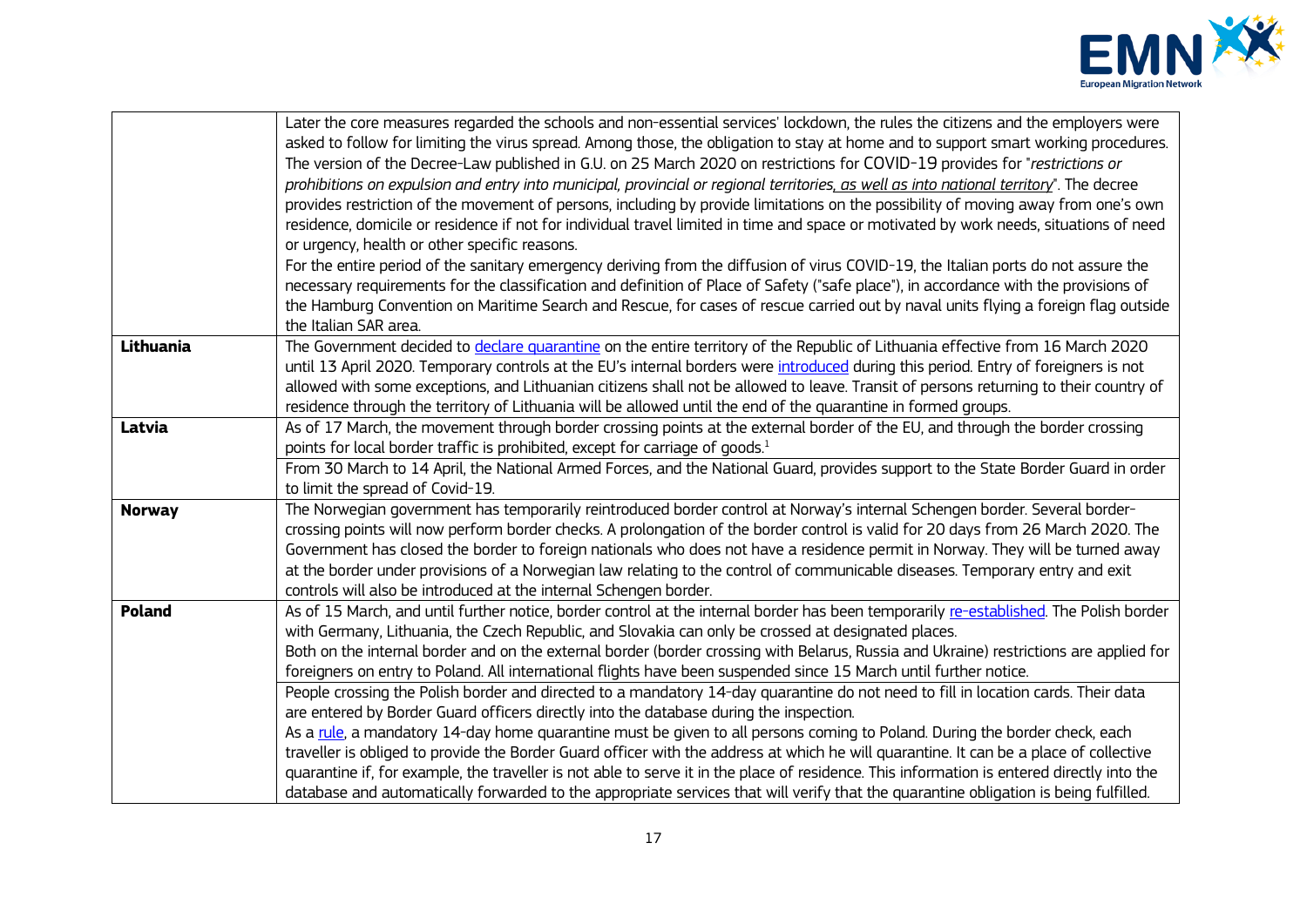

| Portugal          | Documentary control of people at the borders in the context of the epidemic situation caused by COVID-19 was established.                                                                                                                                       |
|-------------------|-----------------------------------------------------------------------------------------------------------------------------------------------------------------------------------------------------------------------------------------------------------------|
|                   | The Order no. 3298/C/2020v Determines the prohibition of disembarkation and licenses for the land of passengers and crew of                                                                                                                                     |
|                   | cruise ships in national ports in the context of the COVID-19.                                                                                                                                                                                                  |
| <b>The Slovak</b> | As of 13 March, police controls including medical check-ups are carried out at all internal borders with neighboring countries                                                                                                                                  |
| <b>Republic</b>   | (Austria, the Czech Republic, Hungary, Poland) until further notice to prevent the spread of COVID-19.                                                                                                                                                          |
|                   | All international airports are closed for passengers and international rail and bus transport have also been suspended. TCNs are                                                                                                                                |
|                   | refused to enter (apart from those who have authorization to stay in the territory of the Slovak Republic or are holders of the local                                                                                                                           |
|                   | border traffic permit). EU citizens are not allowed to enter except of those with an authorized stay.                                                                                                                                                           |
|                   | <b>IRREGULAR MIGRATION &amp; RETURN</b>                                                                                                                                                                                                                         |
| (Member) State    | <b>Response to COVID-19</b>                                                                                                                                                                                                                                     |
| <b>Belgium</b>    | Fedasil temporarily suspended voluntary returns and closed its five return desks in Brussels, Antwerp, Ghent, Charleroi and Liège                                                                                                                               |
|                   | until further notice. The number of forced returns has dropped significantly. Removal became difficult because of COVID-19                                                                                                                                      |
|                   | measures. As a result, about 300 foreigners - almost half of the detainees - were released from detention centres (excluding                                                                                                                                    |
|                   | residents who have committed crimes). Only lawyers are still allowed to visit residents.                                                                                                                                                                        |
| <b>Bulgaria</b>   | On a national level, general anti-epidemic measures were determined by orders of the Minister of Health. There are rooms in the                                                                                                                                 |
|                   | specialised homes for temporary accommodation of foreigners, where the newly arrived foreigners are accommodated. They are                                                                                                                                      |
|                   | isolated in quarantine by all other foreigners for the period of 14 days in order to prevent a possible spread of the infection. When                                                                                                                           |
|                   | the quarantine period expires and there are no symptoms of Covid-19, foreigners are moved to the common rooms where the                                                                                                                                         |
|                   | other foreigners are accommodated.                                                                                                                                                                                                                              |
|                   | When there is a newly accommodated foreigner, a primary medical examination is performed, following a medical protocol and<br>completing a special form. The foreigners that are in quarantine shall not be mixed with the other accommodated foreigners during |
|                   | meals and walks. There is a separate medical office for all newly arrived foreigners. External visits are prohibited during the                                                                                                                                 |
|                   | quarantine. Currently foreigners may meet with lawyers but contacts may be limited, if the epidemiological situation becomes more                                                                                                                               |
|                   | complicated.                                                                                                                                                                                                                                                    |
|                   | If there are symptoms of Covid-19, the doctor, who has examined the foreigner, must notify the responsible officers in the Medical                                                                                                                              |
|                   | Institute of the Ministry of Interior and reports the case by phone. The officer evaluates the reported symptoms and makes an                                                                                                                                   |
|                   | assessment to send a specialised transport to take the foreigner to a hospital for a test.                                                                                                                                                                      |
|                   | Until now there have been no cases of infected detained migrants with Covid-19 in the specialised homes for temporary                                                                                                                                           |
|                   | accommodation of foreignners. In case there are such cases, the foreigners shall be treated in a hospital.                                                                                                                                                      |
|                   | The execution of return decisions and the voluntary return of third-country nationals are severely hampered by the worldwide                                                                                                                                    |
|                   | epidemic situation for the following reasons:                                                                                                                                                                                                                   |
|                   | · Frontex ceased all joint return operations.                                                                                                                                                                                                                   |
|                   | • Civil aviation cancelled flights to many destinations                                                                                                                                                                                                         |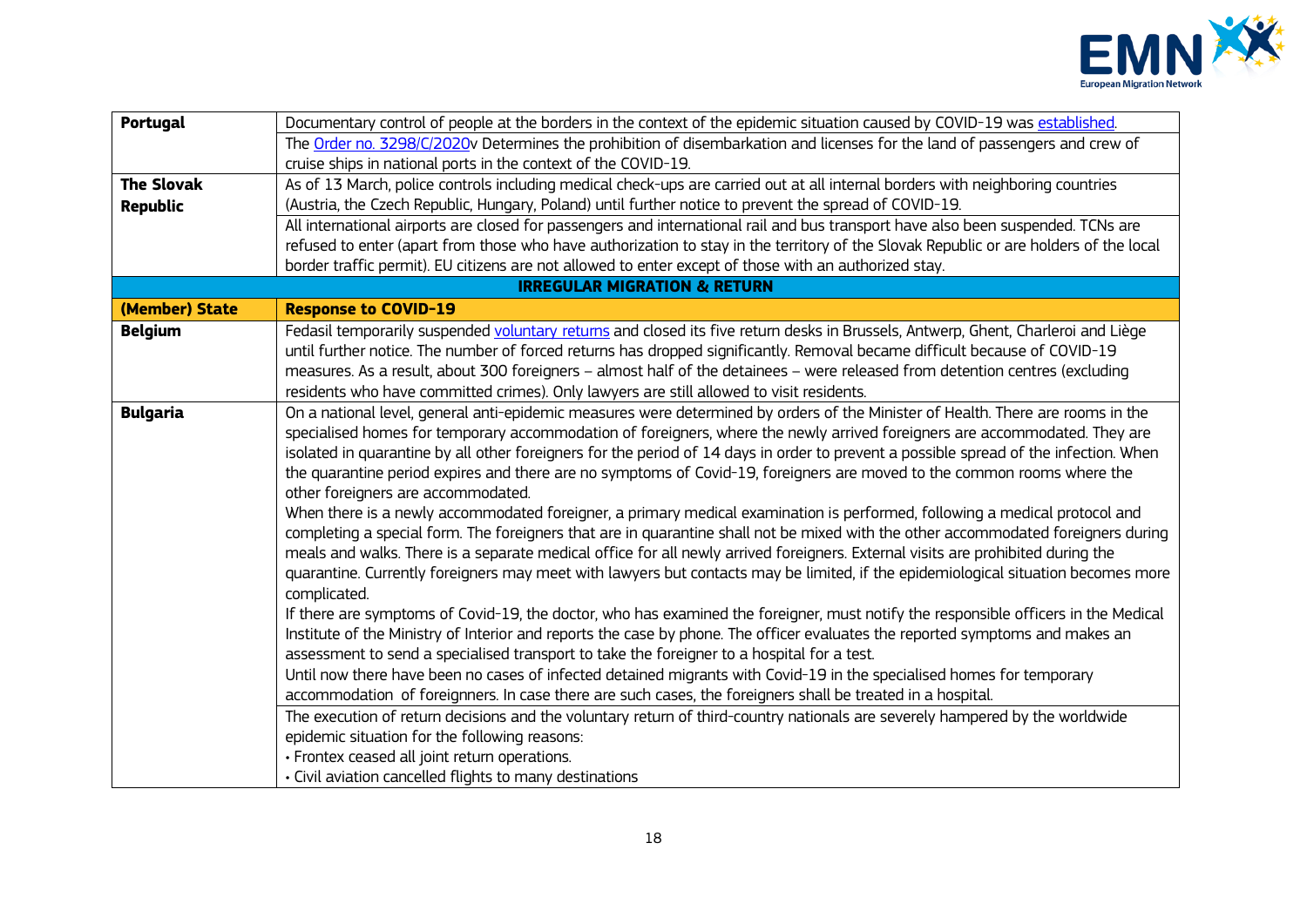

|                       | · Diplomatic missions of most countries in the Republic of Bulgaria have stopped regular work, which is why foreigners with              |
|-----------------------|------------------------------------------------------------------------------------------------------------------------------------------|
|                       | imposed compulsory administrative measures or who wish to voluntarily return to their country cannot be provided with travel             |
|                       | documents.                                                                                                                               |
| <b>Cyprus</b>         | Although there is no official suspension of returns, since 21 March, no returns can be executed, due to the ban of all passenger         |
|                       | flights in and out of the island.                                                                                                        |
| <b>Czech Republic</b> | Due to COVID-19, the Ministry of Interior uses only VCI to do interviews with detained TCNs. All forced returns that require police      |
|                       | escorts for travel has been suspended. Third-country nationals who are assessed to be able to return to their country of origin          |
|                       | without a police escort shall be still forcibly or voluntarily returned. Departure from the Czech Republic depends on available flights  |
|                       | and other conditions in countries of transit.                                                                                            |
| <b>Estonia</b>        | The execution of return decisions is done on a case by case basis.                                                                       |
| <b>Spain</b>          | Voluntary return programs are still running but with many difficulties due to the ban of many international flights.                     |
|                       | However, voluntary return to those countries that still allow them, returns are being made. The rest of the organizational activities    |
|                       | of entities managing voluntary returns are being carried out by telephone or by any other form of remote work.                           |
| <b>Greece</b>         | Greece continues returns to the degree that conditions regarding international aviation and transfers allow so, taking into account      |
|                       | any special factors of each case. The same approach is followed by IOM for voluntary returns.                                            |
|                       | As of mid-March, readmission operations to Turkey and return of Turkish citizens are suspended, due to Notice of the Turkish             |
|                       | Authorities and until further information reaches us from their side.                                                                    |
|                       | Transport of detainees have been restrained and limited to absolute necessary cases.                                                     |
|                       | The entrance in the detention centres have been prohibited to all visitors and organisations, except for staff members.                  |
| Germany               | Due to COVID-19, voluntary returns via the REAG/GARP programme cannot take place until further notice - initially until May 31,<br>2020. |
| Croatia               | Scheduled returns are suspended. Due to the current situation arising, a certain number of aliens on short-term stay cannot leave        |
|                       | the Republic of Croatia within the time limit prescribed by the Aliens Act, for objective reasons. Accordingly, such aliens will not be  |
|                       | subject to any measures prescribed by the Aliens Act.                                                                                    |
| <b>Ireland</b>        | Applications for voluntary return are not currently being processed by the Department of Justice and Equality. Existing applications     |
|                       | will be kept open and new applicants can express an intent to avail of voluntary return which will be recorded on the Department of      |
|                       | Justice and Equality systems. Full applications can be made at a later stage. Individuals can also apply to the International            |
|                       | Organization for Migration (IOM) for assisted voluntary return and IOM will handle applications as best they can in the current          |
|                       | circumstances, an FAQ document released by the Department of Justice and Equality explains.                                              |
| <b>Italy</b>          | Despite the health emercency Italy has registred the entry into national territory of asylum seekers that follows illegal                |
|                       | channels, over legal restrictions have no effect. In fact, 2.794 migrants arrived on the Italian coast from 1 January 2020 until 30      |
|                       | March (see statistical data), even through small autonomous landings. For all migrants, the health protocol for COVID-19 is              |
|                       | applied: health control and quarantine for 14 days.                                                                                      |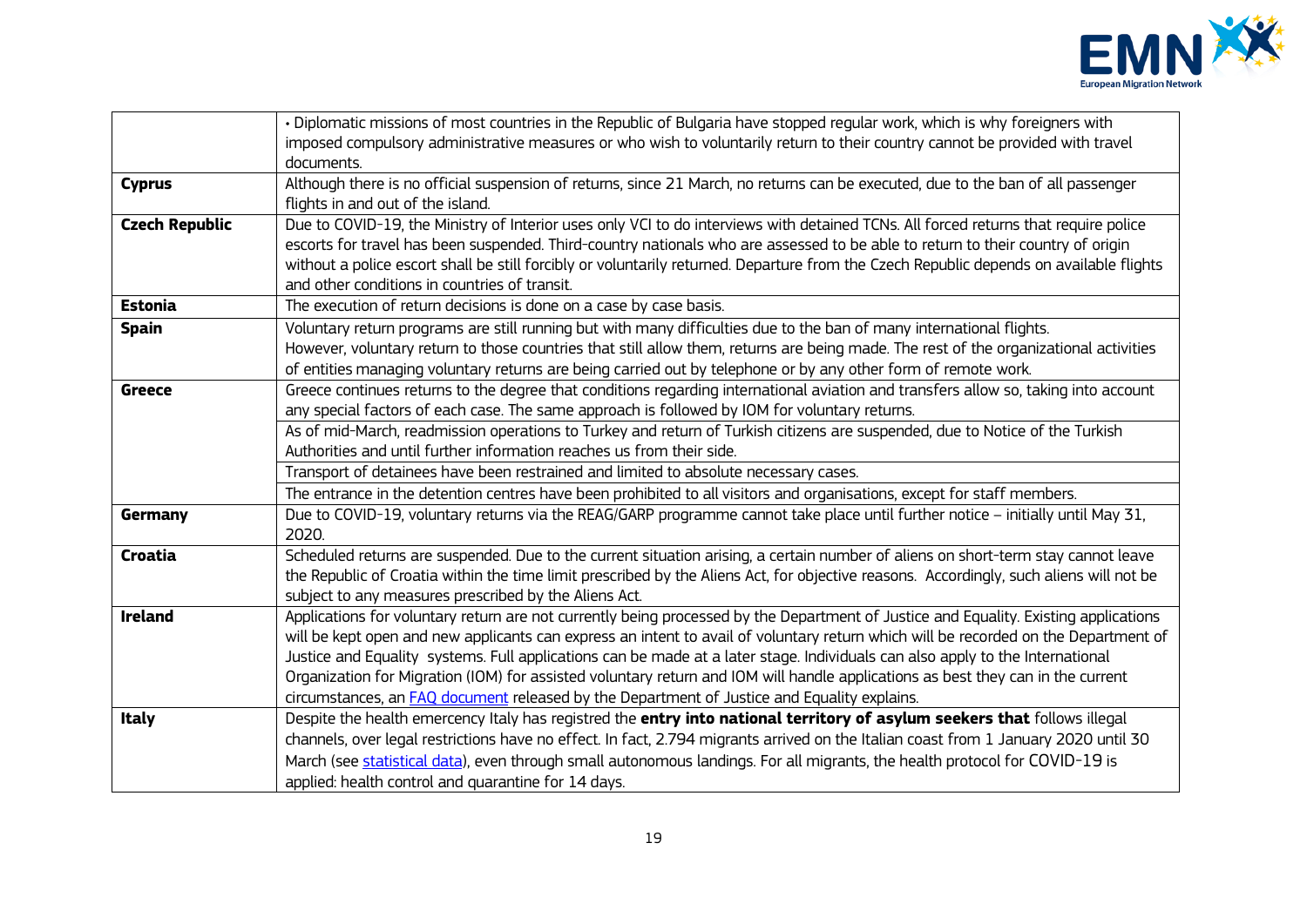

|                   | Detention centres for repatriation are required to take the necessary precautions and to implement the necessary hygienic and                |
|-------------------|----------------------------------------------------------------------------------------------------------------------------------------------|
|                   | sanitary requirements. This include:                                                                                                         |
|                   | informing migrants, through cultural mediators and translated informative material, on the conduct that shall be adopted                     |
|                   | to prevent and contain the spread of COVID-19;                                                                                               |
|                   | keeping a safe distance of at least two metres;                                                                                              |
|                   | providing personal hygiene products;                                                                                                         |
|                   | cleaning and sanitizing the premises on a regular basis.                                                                                     |
|                   | If a person presents COVID-19 symptoms, he/she will be treated in public medical facilities. This is valid for all medical problems in       |
|                   | general with the aim to safeguard individual and collective health, as the Immigration Law provides.                                         |
|                   | All detention centres shall ensure that the personnel is equipped with protective gear while delivering their services.                      |
| Lithuania         | Foreigners, whose period of legal residence expired during the declared quarantine and who were unable to depart from Lithuania              |
|                   | in due time through no fault of their own, will not be subject to a return decision, as well as, administrative liability for irregular      |
|                   | stay. Foreigners to whom the decision regarding the return has been adopted, but the period for the voluntary departure expired              |
|                   | during the quarantine, may stay in Lithuania during the quarantine. However, they will be required to depart after the end of the            |
|                   | quarantine within the established period of toleration.                                                                                      |
| <b>Luxembourg</b> | On 26 March 2020, the grand-ducal regulation came into force, suspending time limits in jurisdictional matters before the judicial,          |
|                   | administrative, military and constitutional courts during the state of crisis - that is, until 24 June 2020, at the most. In the area of     |
|                   | migration and asylum, all time limits before the administrative courts are suspended with the exception of those relating to                 |
|                   | detention disputes.                                                                                                                          |
| <b>Malta</b>      | With regard to return, kindly note that since all travel to Malta has been suspended as from 21 March, returns have been                     |
|                   | automatically affected. Malta has suspended escorted forced retums; however subject to the availability of flights, those who are            |
|                   | assessed to be able to return to their country of origin or other safe third country will still be forcibly returned. Such situation is      |
|                   | being continuously monitored by the pertinent Maltese authorities and appropriate measures will be taken in line with the                    |
|                   | developing circumstances.                                                                                                                    |
| <b>Norway</b>     | Escorted return operations are suspended. Other types of return remain but are limited due to available flights and travel                   |
|                   | restrictions in third countries. IOM voluntary returns are still available, also limited due to available flights and travel restrictions in |
|                   | third countries. Return and legal counselling in reception centres has ceased.                                                               |
|                   | The National Police Immigration Service (PU, in Norwegian) has released more than ten people from their National Police                      |
|                   | Immigration Detention Centre for reasons relating to the current COVID-19 outbreak. The foreigners who were released had little or           |
|                   | no criminal history, and cannot be returned immediately, partly because of a limited number of flights as well as the entry                  |
|                   | restrictions in different countries.                                                                                                         |
| Poland            | Voluntary returns will be postponed.                                                                                                         |
| <b>Sweden</b>     | The return operations are not yet suspended in Sweden. There are, however, few possibilities to carry out any returns. More and              |
|                   | more countries have closed their borders and if that is not the case, there is the disruption of avian transport. The situation is also      |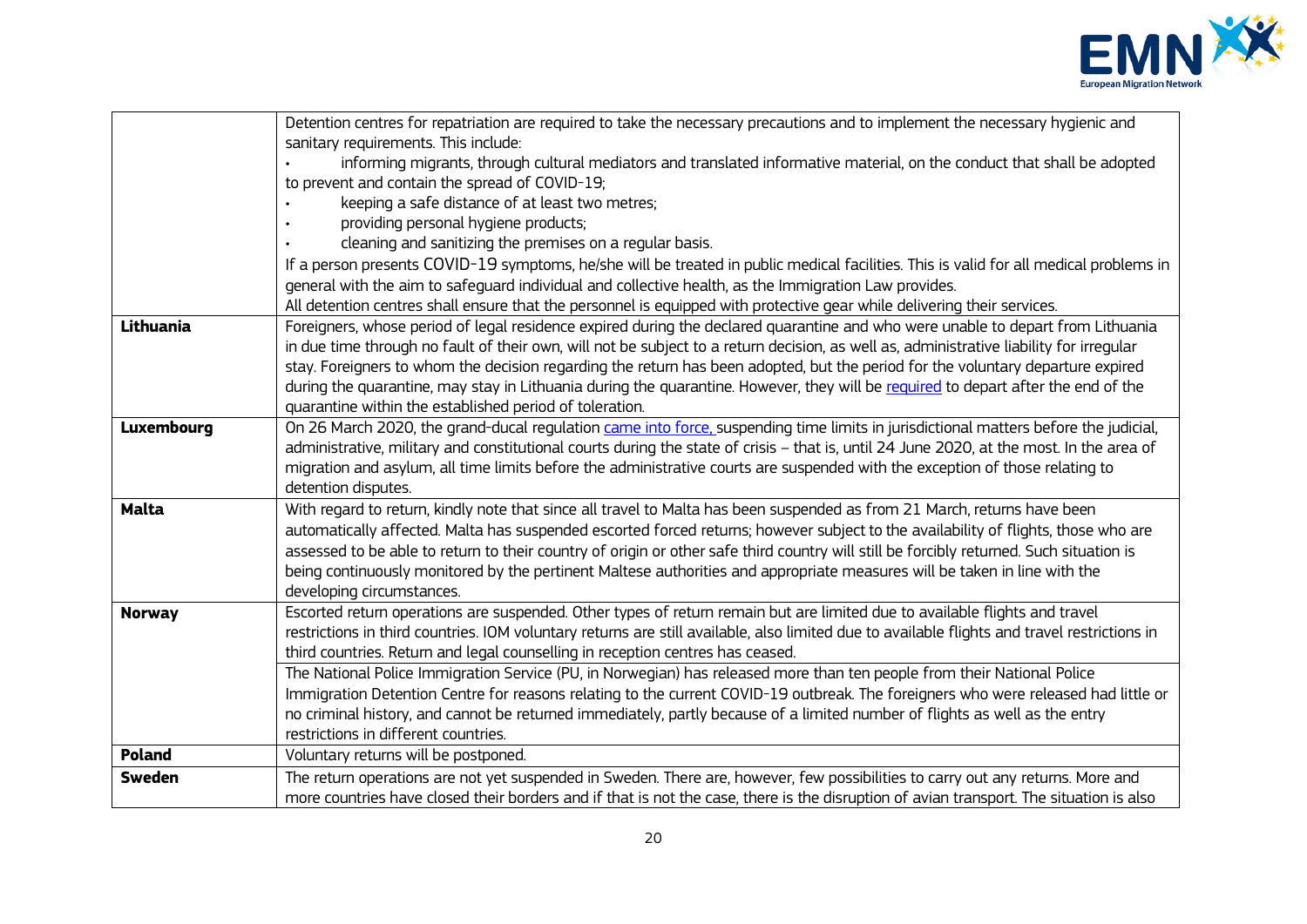

|                   | changing rapidly which flights that are available or which countries that are still open. The Swedish Police Authority responsible for |
|-------------------|----------------------------------------------------------------------------------------------------------------------------------------|
|                   | the forced returns are making efforts to find alternatives, such as chartered aircraft. An assessment is always done to consider the   |
|                   | risk of spreading COVID 19. The collaboration between the different authorities involved in return is considered crucial and dialoque  |
|                   | takes place regularly for an update of the situation.                                                                                  |
|                   | To protect detainees and the agency's employees, the possibility of visits to the detention centres is limited.                        |
| <b>The Slovak</b> | As of 16 March, implementation of the assisted voluntary returns as well as forced returns has been suspended until further notice.    |
| <b>Republic</b>   |                                                                                                                                        |

| USEFUL WEBSITES |                                                                                                                          |
|-----------------|--------------------------------------------------------------------------------------------------------------------------|
| (Member) State  | <b>Response to COVID-19</b>                                                                                              |
| <b>Cyprus</b>   | All information about COVID-19 can be found in the dedicated website of Press and Information Office                     |
|                 | https://www.pio.gov.cy/coronavirus/en/ and of Cyprus' Presidency https://www.covid19.cy/                                 |
| <b>France</b>   | The Ministry of the Interior provides updated information regarding the COVID-19:                                        |
|                 | https://www.interieur.gouv.fr/                                                                                           |
|                 | https://www.immigration.interieur.gouv.fr/Immigration/Informations-Coronavirus-a-destination-des-etrangers-Questions-    |
|                 | <b>Reponses</b>                                                                                                          |
|                 | The Interministerial Delegation for the Reception and Integration of Refugees (DiAir) provides several information to    |
|                 | support refugees and vulnerable persons during the COVID-19 crisis: https://accueil-integration-refugies.fr/             |
|                 | The dedicated website for attracting talents to France 'Welcome to France' provides several information regarding entry  |
|                 | and stay of foreign talents in France and government measures to assist companies and workers impacted by Covid 19:      |
|                 | https://www.welcometofrance.com/en/covid-19-%3A-entry-and-stay-of-foreign-talents-in-france                              |
| <b>Italy</b>    | The Ministry of Health with UNHCR and ARCI has opened a portal in 14 languages to inform refugees, asylum seekers        |
|                 | and migrants living in Italy about the epidemiological emergency Covid-19. The material is available in English, French, |
|                 | Spanish, Arabic, Smartish, Bengali, Chinese, Farsi, Russian, Somali, Urdu, Albanian, Tiger, as well as in Italian.       |
|                 | See https://coronavirus.jumamap.com/en/home/                                                                             |
| Sweden          | All information concerning the Swedish Migration Agency and the COVID-19 can be found on a dedicated webpage             |
|                 | accessible from the webpage of the Swedish Migration Agency. Please see:                                                 |
|                 | https://www.migrationsverket.se/English/About-the-Migration-Agency/Coronavirus.html                                      |